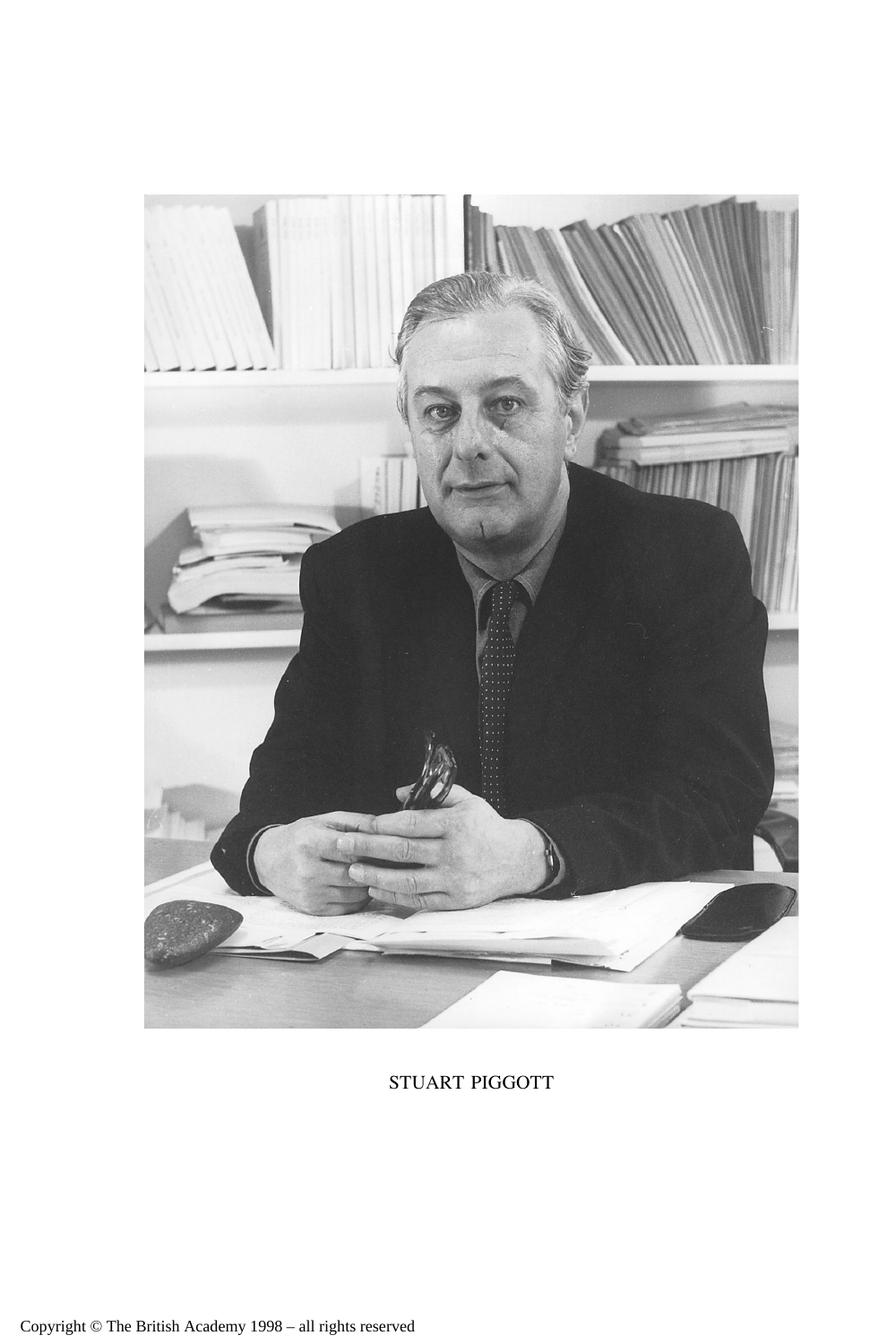## Stuart Piggott 1910–1996

STUART PIGGOTT was born on 28 May 1910, the grandson of the schoolmaster at Childrey, four miles from Uffington, at that time in Berkshire, and a mile from West Challow where he ended his days. Piggott's father was also a schoolmaster and in 1910, at the age of 36, he was a master at Churcher's College, Petersfield. Known affectionately as 'The Captain' to the boys, he had married a Welshwoman, a Phillips, from Breconshire. In this pedigree must have lain the source of Piggott's distinguished good looks and his startlingly original, mercurial mind. There were no brothers or sisters and the focus of familial contact lay with his paternal grandparents and aunts living, as Piggotts had lived since at least the early seventeenth century, under the hooves of the Uffington White Horse.

This sense of place and belonging was clearly, to all who knew him, close to the core of Stuart Piggott's being. Tracing his ancestry in a *Retrospect* published in  $1983$ ,<sup>1</sup> he emphasised how 'Piggotts have been around in Marcham, Hatford and West Challow and the families had died out or slipped quietly downhill to the status of farm labourer or, at best, small peasant farmers. My great-grandfather was one of these, in Uffington . . . and my grandfather at the age of 10 was taken up to the last of the traditional festive ''scourings'' in 1857 by Thomas Hughes . . . who wrote up the event in *The Scouring of the White Horse* and who recorded the scourers as ''singing a rambling sort of ditty, with a fol-de-rol chorus'':

> The awld White Horse wants zettin to rights And the Squire hev promised good cheer Zo we'll gee un a scrape to kip un in zhape And a'll last for many a year.

<sup>1</sup> 'Archaeological Retrospect 5', *Antiquity*, LVII (1983), 28–37. *Proceedings of the British Academy*, 97, 413–442. © The British Academy 1998.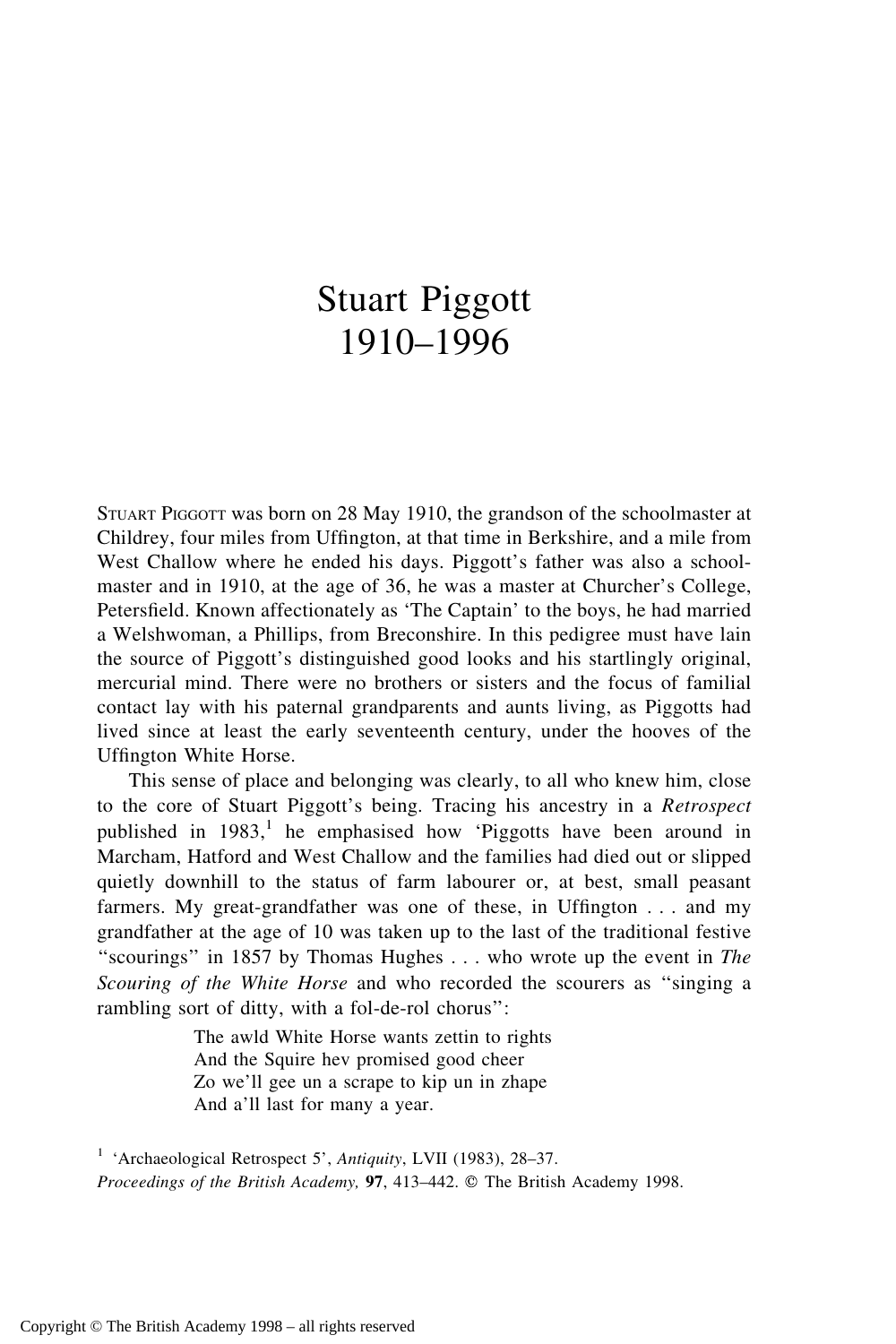A was made a lang lang time ago Wi a good dale o' labour and paines By King Alfred the Great when he spwiled their consate And caddled they wosbirds the Danes.'

Before he was twenty Piggott was to publish a rather different cultural and chronological attribution for this unique chalk hillside carving. But the salient aspects of his approach to life and study are set out here very clearly. He believed in the laying on of hands and the transmission of tradition. He was a great democrat and deplored snobbery of any kind.

In 1918 Piggott entered Churcher's College where he appears to have had a relatively undistinguished career. In the *Retrospect* he says 'I suppose I was reasonably intelligent but I was idle, wayward and capricious, exerting myself only on subjects that interested me, and acquiring a detestation of alternative activities such as compulsory games, sports and the OTC.' Lack of interest in maths and science led to his failure to attain part of his School Certificate which led to his non-qualification for university entrance. Nevertheless, a number of his masters at Churcher's had (in those happier pre-national curriculum days!) imparted to him an eclectic baggage of interests—Biblical textual criticism, Indo-European philology, botany, and the history of art and architecture. Furthermore Petersfield, with its bookshop (and Stuart could never long resist a bookshop) provided something of a *salon* of artists, journalists, and writers to whom he was introduced and from whom he absorbed much of the 'business' side of academic life: writing to set length, book production processes, illustration techniques.

This informal and extramural education created the perfect background for his career as it was to develop. By the age of fourteen he had produced, in a school exercise book, *The Prehistoric Remains at Petersfield* which wedded pretty creditable drawings of flint implements to what Piggott himself called an 'embarrassingly awful' text; he had already sent some of those drawings to Reginald Smith, at that time Keeper of British Prehistory at the British Museum, whence he had received an encouraging and useful reply. Increasingly during his summer holidays Piggott had been devoting himself to more and more seriously directed fieldwork. Between the ages of sixteen and eighteen he was to spend a good deal of time looking at, and drawing, plans of earthworks on Butser Hill, just south of Petersfield.<sup>2</sup> By assiduous sherd collection, he located a Roman-British settlement site there; a note appeared in the parish magazine which, picked up by a local newspaper, thus came to the attention of O. G. S. Crawford. Crawford was a key figure in British archaeology at this time. 'Possessed with the divine impatience of the pioneer' (as Wheeler described him) $3$  he had, in

<sup>2</sup> Ultimately published in *Antiquity*, IV (1930), 187–200. <sup>3</sup> R. E. M. Wheeler, *Alms for Oblivion* (1966), 155.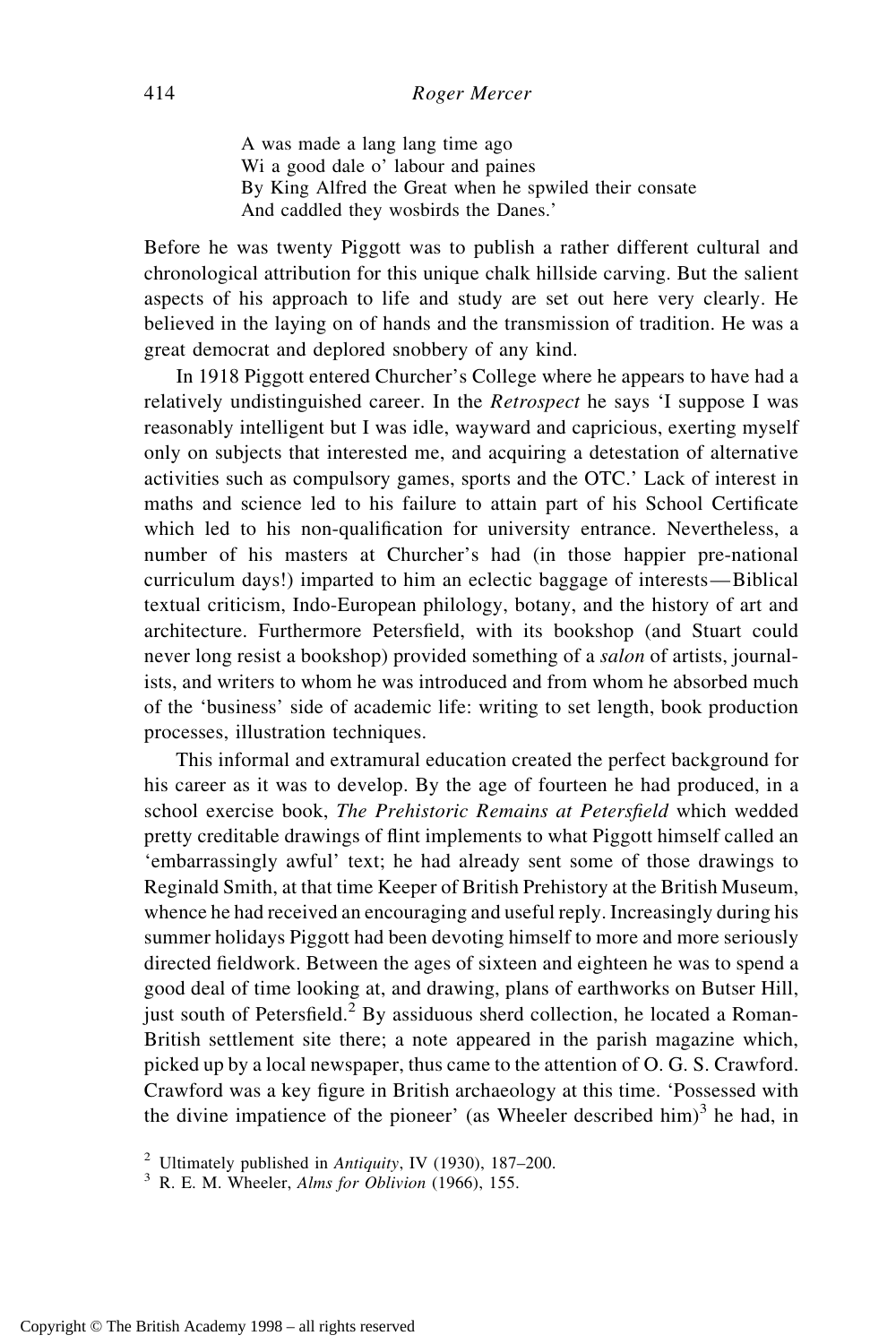1921, been made chief of the Ordnance Survey's newly founded Archaeology Division and was, with extraordinary energy, compiling their index of sites and find-spots in Britain. A great publicist, in 1927 he founded the journal *Antiquity* which was to form an important outlet for Piggott's early work. Crawford immediately recognised Piggott's qualities and they became fast friends as Piggott devilled for him, checking references, and the accuracy of their location on maps.

A further important figure in Piggott's development was a family friend. George Heywood Sumner had retired in middle age to Hampshire from a quite prominent position in the Arts and Crafts Movement, associated first with Morris and latterly with the 'populist' wing that included Walter Crane and W. A. S. Benson. In 1902 he set up house at Cuckoo Hill near South Gorley and exercised a consuming interest, for his last forty years, in the antiquities of Dorset and Hampshire. He became a close friend of Dr J. P. Williams-Freeman of Weyhill whom Piggott knew from the Petersfield connection. Both men were at the forefront of that style of landscape archaeology founded in a deep love of the countryside that surrounded them, and an intimate knowledge of its contours and natural cover. Sumner's unique contribution was his development of a wonderfully evocative illustrative style, gentle, humorous and supremely decorative, yet also rigorous and precise, that adorns his beautiful volumes, published by the Chiswick Press, *The Ancient Earthworks of Cranborne Chase* (1913) and *The Ancient Earthworks of the New Forest* (1917). A glance at Piggott's early drawings will reveal the homage that he paid to Sumner's artistic vision.

Piggott published his first note in the *Antiquaries Journal* for 1927 on the excavation of some Iron-Age pits at Knighton Hill, near Compton Beauchamp, about five miles from Childrey. In this same year he published papers on placename evidence<sup>4</sup> and on Berkshire mummers plays<sup>5</sup> which demonstrate the breadth of his early interest in 'his country'. Kipling, of whose pastoral poetry Stuart was very fond, had summed all this up a quarter of a century before:

> God gave all men all earth to love, But since our hearts are small, Ordained for each one spot should prove Beloved over all: That, as He watched Creation's birth, So we, in godlike mood, May of our love create our earth And see that it is good. ('Sussex', 1902)

and had enshrined in poems such as 'Puck's Song'<sup>6</sup> the model of such landscape-historical cum archaeological affection.

<sup>4</sup> *Antiquity*, I (1927), 478–9. <sup>5</sup> *Folklore*, XXXIX (1927), 271–81. <sup>6</sup> R. Kipling, *Puck of Pook's Hill* (1906).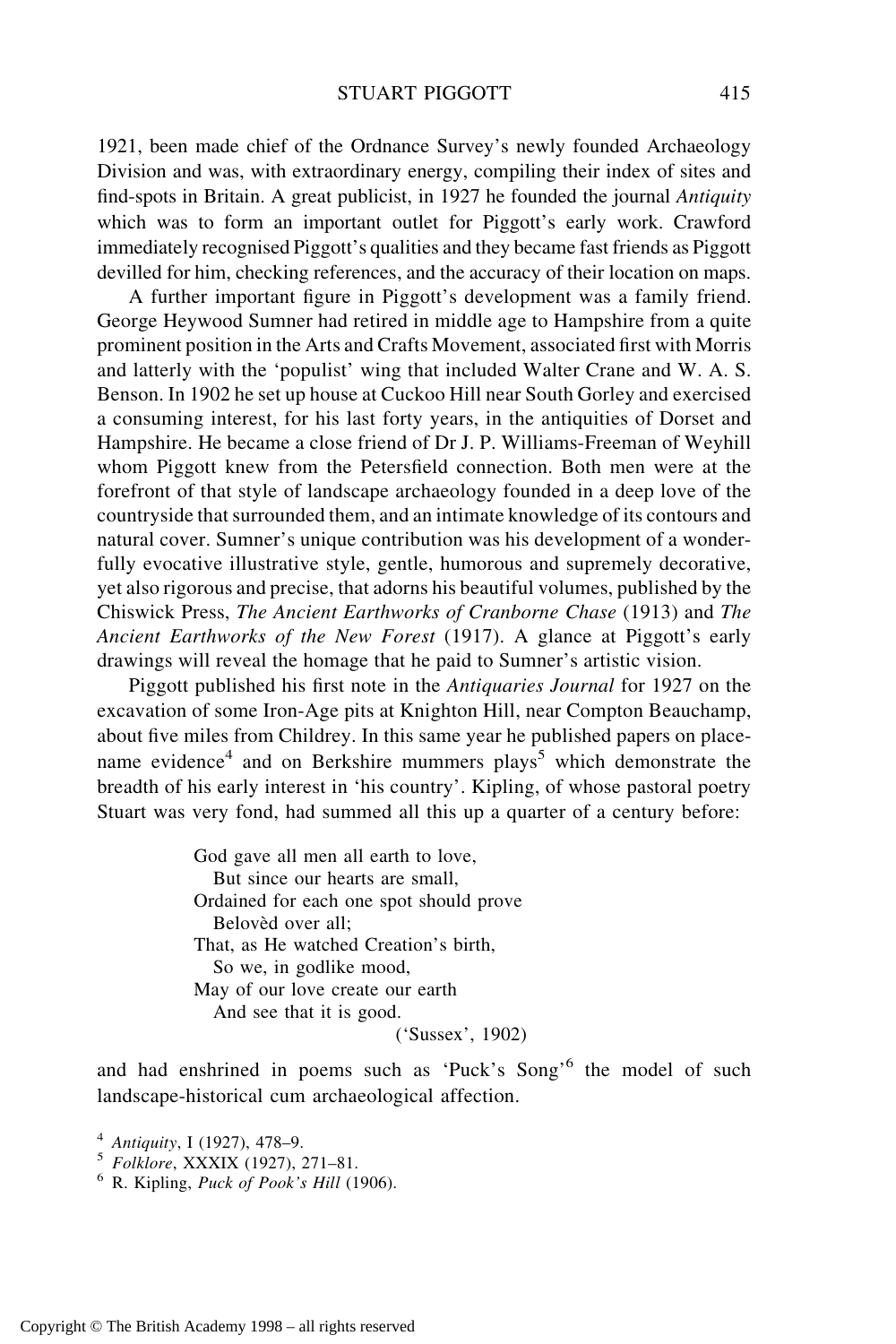Piggott's first lengthy analytical article was published in  $1930$ .<sup>7</sup> It summarises fieldwork conducted between the ages of sixteen and eighteen on Butser Hill (above) which he had clearly discussed with Williams-Freeman and O. G. S. Crawford; the illustrations were drawn from RAF air photographs (to which Crawford must have guided him). His own beautiful maps and plans were founded on Heywood Sumner's approach, but executed with greater restraint, and running to an altogether greater depth of landscape detail. A major force in landscape archaeological analysis had clearly arrived.

But we leap ahead. Piggott's frequent visits to Berkshire had brought him into contact with the museum at Reading and its curator, W. A. Smallcombe, who offered him, on leaving school at seventeen, a post as assistant 'at a nominal salary'—which Piggott recalls in his 1985 *Retrospect* as ten shillings (50p) a week. His duties encompassed everything from the classification of wild flowers (in which, we have already seen, he had some capacity even if he had to 'sweat it out with Bentham and Hooker') to archaeology itself. Here another formative experience awaited, for, living at Boxford, a few miles from Reading, was Harold Peake—the co-author with Herbert Fleure of 'The Corridors of Time' series of books that covered broad archaeological issues across the whole of the Old World; *The Origins of Agriculture* had just appeared in 1926. Peake was also a highly original honorary curator at Newbury Museum; giving each century of prehistory equal presentation in his displays, he offered a genuine sense of time to his public. The story was  $\text{told}^8$  that when a school inspector spoke of things that had happened 'very long ago', a Newbury child interjected, 'Oh but that was quite lately, in the La Tène period.' Such exuberance also acted host to some archaeological eccentricities, but Piggott, quite able to see his way through that, took good advantage of the 'open-house' kept by the Peakes at Boxford. Peake, at that time President of the Royal Anthropological Institute, was instrumental in appointing Vere Gordon Childe, who had just taken up the first appointment as Abercromby Professor of Archaeology at Edinburgh, as Honorary Librarian of the Institute in a design to create a new focus for scientific, interdisciplinary archaeology—away from the Society of Antiquaries with its baggage-train of *incunabula* and heraldry. Significantly Abercromby's endowment of the Chair in Edinburgh arose out of an essentially similar dispute with the Society of Antiquaries of Scotland. Archaeology was changing shape and size rapidly and Piggott was, unorthodoxly but nevertheless precisely, placed to take advantage of this.

Another important figure of the old school who was to influence Piggott at this time was Dr Eliot Curwen. He and his son E. Cecil Curwen had been

<sup>7</sup> *Antiquity*, IV (1930), 187–220. <sup>8</sup> H. Peake and H. J. Fleure, *Times and Places*, Corridors of Time, X (1956), iii.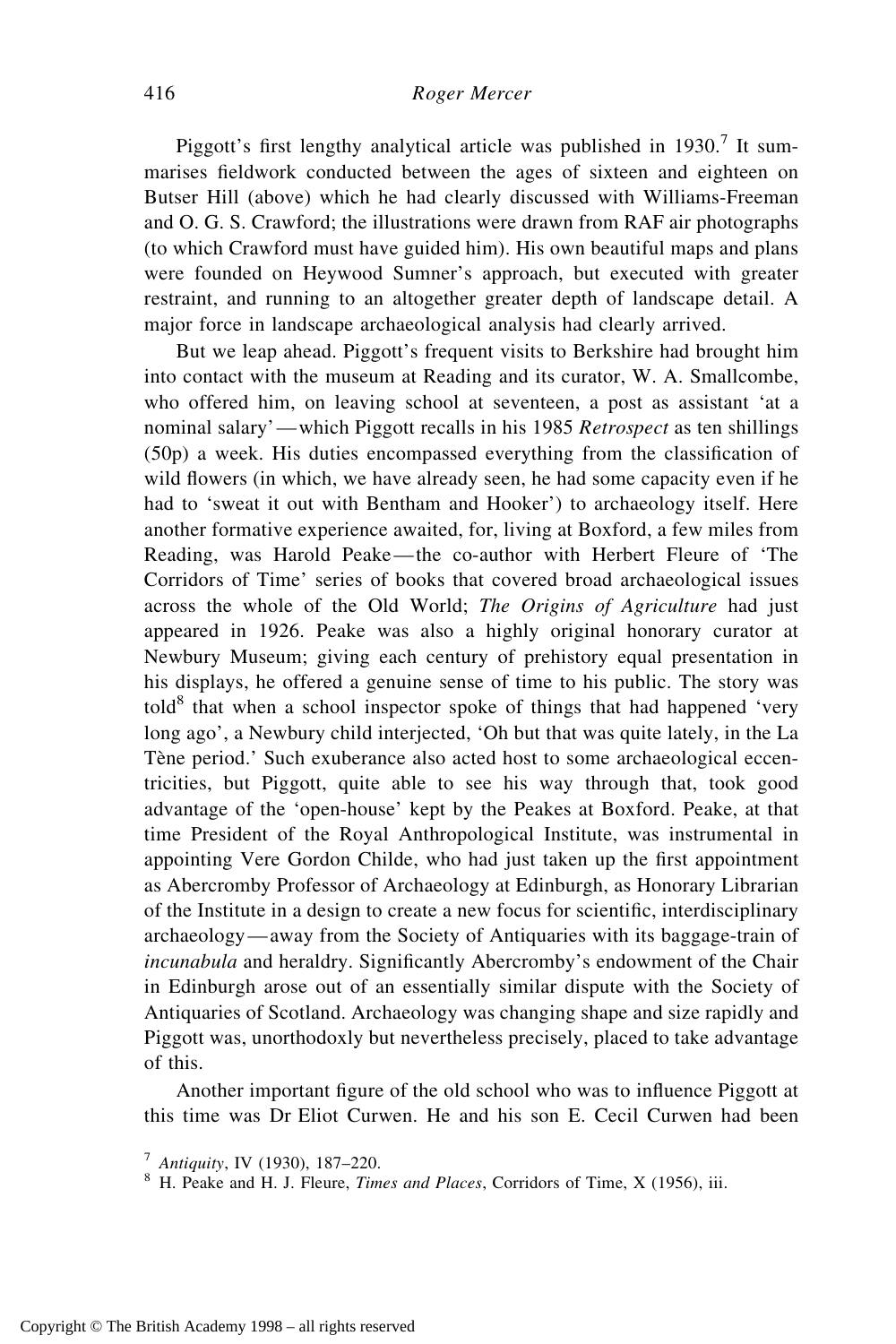discovering and mapping the landscape archaeology of the South Downs since before the First World War. They had recognised, in some instances for the first time, the enclosures and traces of flint-mine shafts pertaining to the Neolithic, the earliest period of farming prehistory in Britain. Their work had been of the keenest interest to O. G. S. Crawford whose research in Wiltshire and Dorset had focused on similar objectives. Piggott, using his time at Reading to maximum advantage, had meanwhile found his way into the study of Neolithic pottery particularly through a series of pit-finds located by the Thames at Pangbourne and at Caversham, the former including a rare type of burial with an intact pot of what Piggott was later to term the Abingdon style. He published these finds in  $1928<sup>9</sup>$  and it was his interest and energetic expertise in the analysis of Neolithic pottery that impelled the Curwens to invite Piggott to participate in their excavation of the Neolithic 'causewayed enclosure' at The Trundle in 1928, an excavation which in turn reflected on what had been done since 1925 by Alexander Keiller at Windmill Hill near Avebury in Wiltshire.

Piggott, in company with his father, who was a friend of the Curwens, excavated at The Trundle in 1928 and 1930. Clearly during this period his authority and the breadth of experience were burgeoning and by 1930 he was laying out the trenches at The Trundle according to the new precepts of order and precision that he had encountered during a visit to the excavations at Windmill Hill. At The Trundle Piggott also met for the first time two Cambridge men, Charles Phillips, at that time teaching history, and Grahame Clark, conducting research on the Mesolithic of Britain at Peterhouse. Both men were to play an important role in Piggott's future development. Thenceforth they were to meet regularly in London and Cambridge and were to form an important axis for change.

In 1927 the Royal Commission on the Ancient and Historical Monuments of Wales had disappeared under a cloud, or perhaps 'pall of smoke' would be a more accurate expression, when R. E. M. Wheeler from his position as late Keeper at the National Museum of Wales had conducted a quite devastating review of the *Inventory for Pembrokeshire* (in *Antiquity*, 1927). The review (which still makes the flesh of Secretaries of Royal Commissions creep) brought about the resignation of the Secretary of the Welsh Royal Commission and the appointment of W. J. Hemp, a member of the Ancient Monuments Inspectorate at that time, in his place. Through the intercession of O. G. S. Crawford, Hemp offered Piggott the post of 'typist' (later investigator) with RCAHMW. This would almost certainly have been a disaster (indeed Piggott would not have accepted the appointment) except that RCAHMW

<sup>9</sup> 'Neolithic pottery and other remains from Pangbourne, Berks and Caversham, Oxon', *Proc. Prehist. Soc. E. Anglia*, VI (1928), Pt. I, 30–9.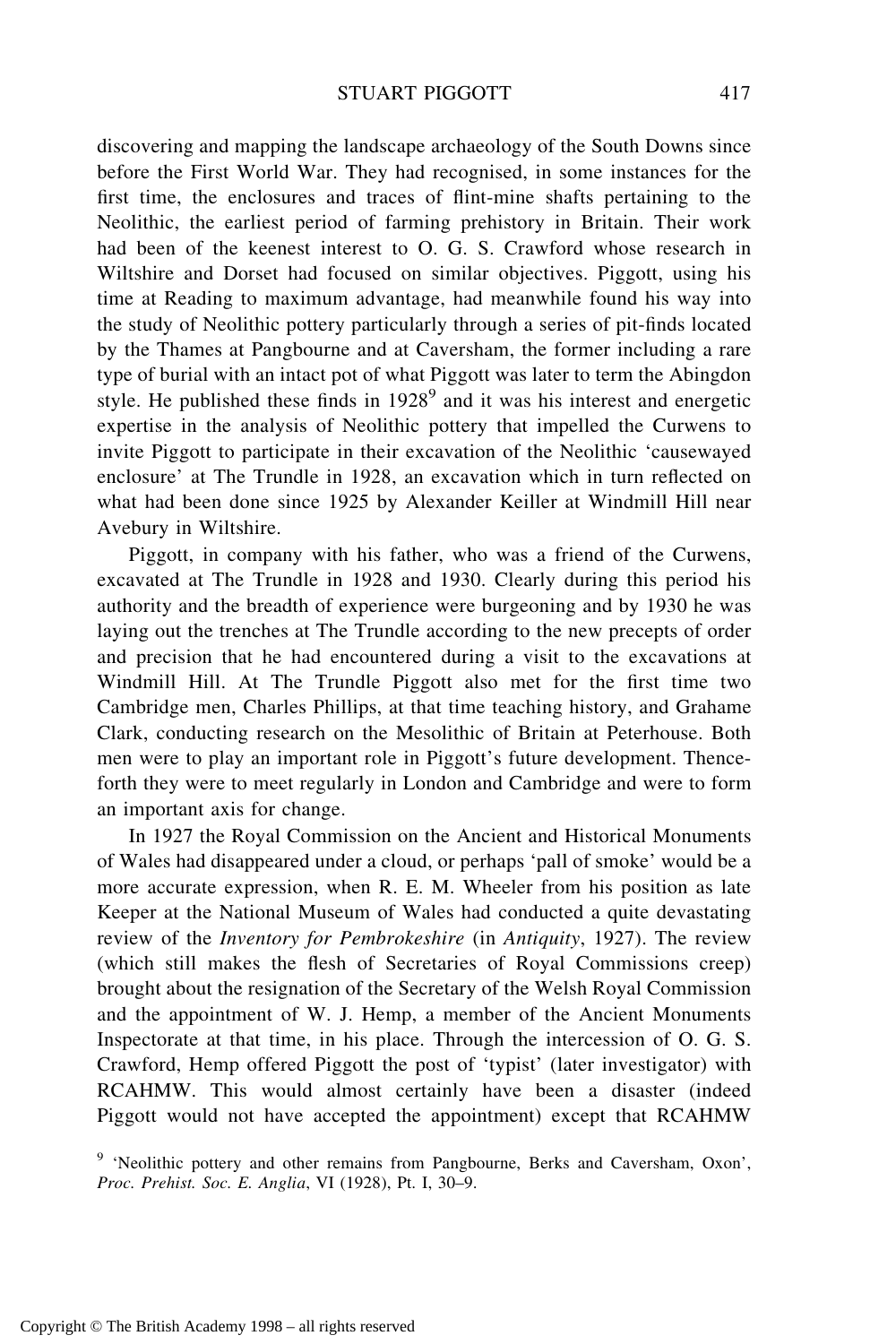was headquartered, at that time, in London, thus placing him, at this delicate stage of his career, close to the centre of affairs. As he himself later put it (*Retrospect*, 31) 'I found . . . that I was not temperamentally a fieldworker, and realised that, with no academic qualifications, my only hope of recognition would be through publications of adequate standard.'

Piggott's self-assessment is at fault in at least one regard. Nobody who worked with him, or who reads the reports of his excavations or survey fieldwork, can conclude other than that he had a natural fieldworker's eye. That he was not happy in the Welsh Commission cannot be gainsaid. This was due however, it may be suggested, to the humiliating mean-mindedness of the old-style Government service, from which Piggott's personality had little inborn defence; to an innate lack of sympathy between himself and Hemp (whom Piggott regarded as a snob) and to an inability to love the north Welsh landscape of Anglesey and Caernarvon where he was asked to work. Nowhere is this lack of sympathy with a non-lowland landscape made more explicit than in a short poem written much later in thanks to Cyril and Aileen Fox for a short sojourn spent with them in Exeter in the late 1940s.

> Warm west winds in an Exeter garden Far from Scotland's Calvinist gloom Ere my Celtic arteries harden While the snowdrops are still in bloom How I gasp for it, eagerly grasp for it A spring resurrection from winter's tomb.

Talks Dobunnic, and walks Dumnonian Crucks and mirror-style, chamfrein and bowl Facade and pediment (quite Summersonian) Each one blowing his own trumpet scroll. Hint of the sun in it, glint of the fun in it A light-hearted banquet for reason and soul.

As neat a parody as one could wish of his friend and neighbour John Betjeman, and a delightful acknowledgement of hospitality, but with clear overtones of alienation in Edinburgh's grey winter.

But the time was not wasted; indeed the years 1929–32 were frenetic in their activity. Besides, as always, fulfilling his duties fully and conscientiously, Piggott was now crucially positioning himself in the newly emergent discipline of archaeology. It was during this period that he undertook his first major research project—a study of British Neolithic pottery—following the Reading and The Trundle experience. He already had access to the Windmill Hill material excavated by Keiller, and Thurlow Leeds's material from Abingdon, Oxfordshire. He visited collections all over England, in the Isle of Man, in Cardiff, and in Edinburgh (where he discussed the subject in some depth with Gordon Childe). In 1932, his first major research paper—drawn hurriedly from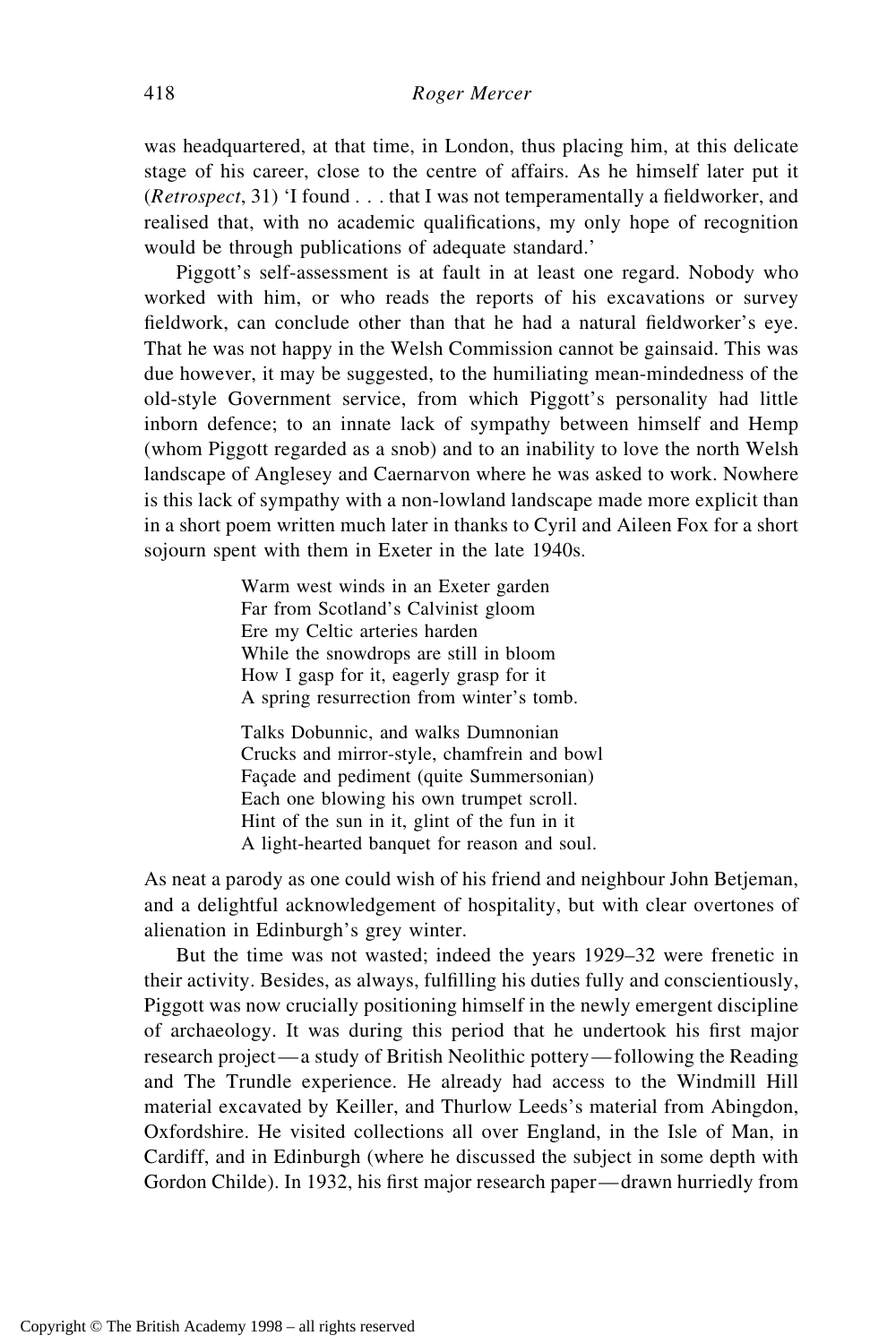him by a request from Wheeler (who knew a good thing when he saw it) appeared in the *Archaeological Journal* which Wheeler was editing.<sup>10</sup>

This paper exhibits a quite astounding process of maturation by a man still only twenty years old. His links with Peake, and with Childe, had been exploited and consolidated as he identified the European antecedents of Neolithic pottery style; he drew on the 'Western' bowl styles and the North/Central European corded wares to indicate fundamental divisions in the British record, then skilfully manipulated the British evidence to indicate its regional variety. With time, of course, he was to take this analysis much further. In the same number Childe, now well in the saddle as Abercromby Professor in Edinburgh, contributed a complementary article on the European background of the mat- $\text{erial}^{11}$  and important links were forged at this time, the future value of which Piggott could not have known. In this same year he also published a paper<sup>12</sup> in which he trailed quite another area of interest that was to exercise considerable influence over him for the next forty years—neatly set in the context of his home country. The Uffington White Horse had long been either dismissed as a non-antiquity (for example, by Stukeley) or, following the line propounded by Thomas Hughes, was seen to be of Anglo-Saxon date. Piggott took up an earlier suggestion of prehistoric Iron Age date by documenting and demonstrating this likelihood on the basis of Iron Age decorated coins and metalwork. Iron Age decorated metalwork was to form a key interest for Piggott in the future.

With almost papal *chutzpah* (if the notion can be forgiven) Grahame Clark, Piggott, and Christopher Hawkes, according to more than one of them, decided that the known prehistoric world (in Britain) should be divided between them. Clark already deeply entrenched (literally at Peacock's Farm) in the Mesolithic laid incontrovertible claim to that quarter. Hawkes was clearly devoted to the Iron Age and Late Bronze Age 'which left the Neolithic and Earlier Bronze Age to Piggott'. To what extent this was always a joke and to what extent it *became* a joke is unclear; one suspects that, at the time, Piggott may have felt a little insecure in the face of these colleagues' impeccable academic credentials. A little gamesmanship, natural enough among twenty year olds running the same course, may have been taking place and his relationship with the two in the future, while always friendly, was sometimes guarded in a manner not wholly accounted for by his innate shyness.

But Piggott and Clark had one serious piece of business to attend to before they set off on their 'predestined' separate paths. The 'Old Guard'—among them Reginald Smith, Reid Moir, Miles Burkitt, and Leslie Armstrong—

<sup>10</sup> 'The Neolithic pottery of the British Isles', *Archaeol. Journ*. LXXXVIII (1931), 67–158. <sup>11</sup> V. G. Childe, 'The Continental Affinities of British Neolithic Pottery', *Archaeol. Journ*.

LXXXVIII (1931), 37–66.

<sup>12</sup> 'The Uffington White Horse', *Antiquity*, V (1931), 37–46.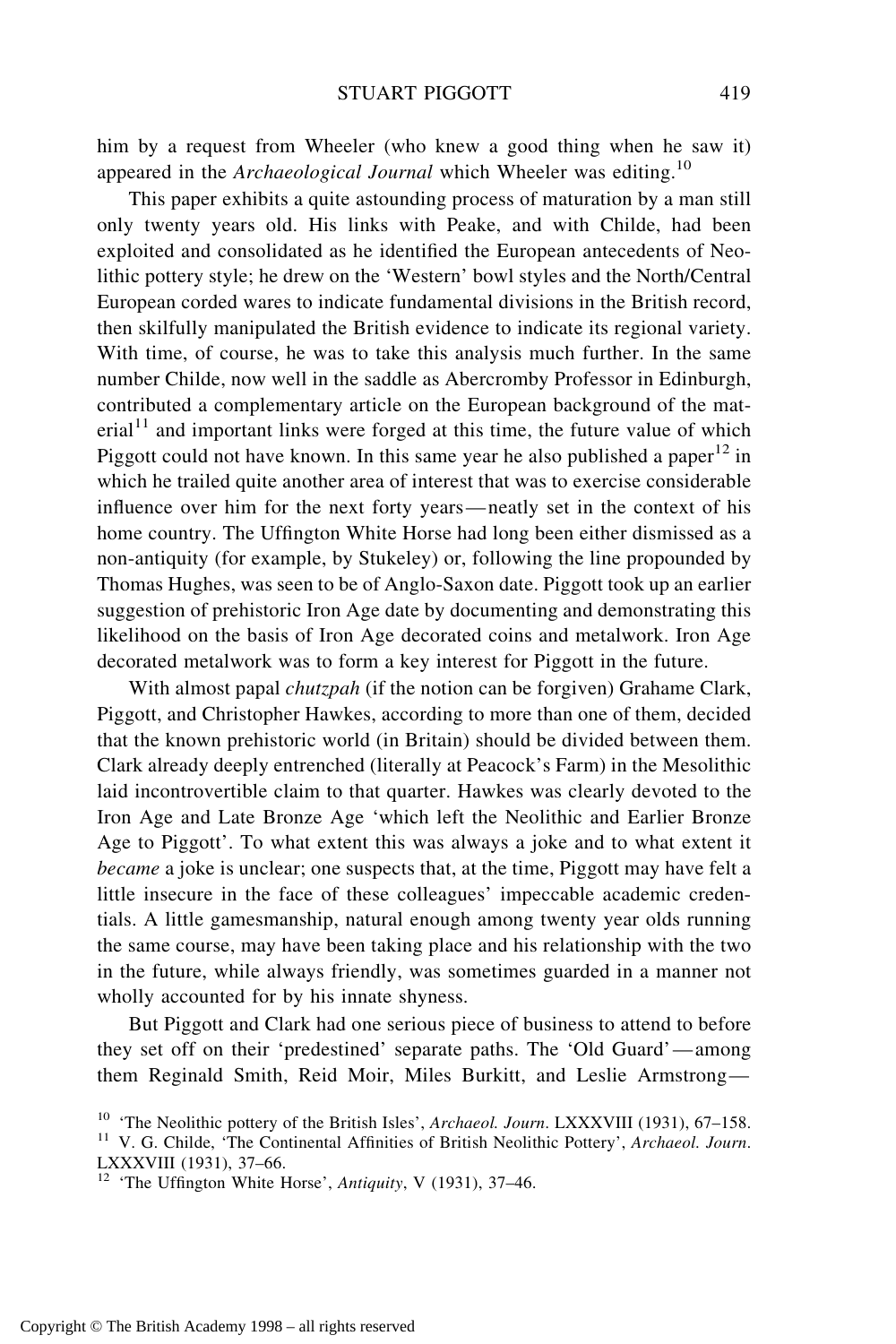controlled many of the linkages of 'the profession' as it stood. Their interest focused upon the Old Stone Age where some of their ideas were very questionable, notably those of Reid Moir on the exaggerated antiquity of Man in East Anglia based upon a false reading as 'worked flints' of stones that had been shaped by natural forces and were associated with very early stratified deposits—the 'eoliths'.<sup>13</sup> Reginald Smith had, rather perversely, interpreted A. E. Peake's excavated evidence of  $1914<sup>14</sup>$  from the flint-mine complex at Grimes Graves clearly against Peake's own views; solely on the basis of flint implement typology Smith saw the mines as Palaeolithic (Old Stone Age) in date. From 1920 to 1939 A. Leslie Armstrong<sup>15</sup> conducted a long series of excavations to confirm that Palaeolithic date, by flint tool typology as well as other evidence. All the excavational evidence at Grimes indicated, to the uncommitted mind, a Neolithic date, as did all the evidence from all other excavated mines in Britain and in Europe.

It was on this weak point that Clark and Piggott decided to focus their attack,<sup>16</sup> demolishing the unstable structure of the evidence as previously built. It was the first torpedo in British archaeology, understandably launched jointly, and with very considerable courage. Published by the young Turks in the somewhat older Turk's journal, it caused a considerable *furore* in archaeological circles at the time. A major blow had been delivered to the hierarchy as it stood; more were to follow.

In 1932 London saw the first meeting of the resurrected International Congress for Prehistoric and Protohistoric Sciences. Childe and Hawkes were the prime movers with Sir Charles Peers, president of the Society of Antiquaries, presiding. The old was brought face to face with the new. The *gravitas* of international authority lay in the hands of Childe (aged 40), Hawkes (27), Clark (25), and Piggott (22). Piggott had given a paper on the chronology of British long barrows (published in S. Piggott, 'The relative chronology of British Long Barrows', *Proceedings of the First International Congress for Prehistoric and Protohistoric Sciences*, 1932) which demonstrates both the island-wide grasp of his material and the speed with which he was generating his wider expertise in Neolithic studies. Keiller provided one focus of the conference when his house at 4 Charles Street, Berkeley Square, was opened as a meeting place for the conference with material from his work at Windmill Hill on display.

<sup>13</sup> J. Reid Moir, *The Antiquity of Man in East Anglia* (Cambridge, 1927). <sup>14</sup> A. E. Peake, *et al*. *Report on the Excavations of Grimes Graves, Weeting, Norfolk* March–May 1914, Prehist. Soc. of East Anglia (1915).

<sup>15</sup> A. L. Armstrong, 'The Grimes Graves Problem in the Light of Recent Researches', *Proc. Prehist. Soc. East Anglia*, V (1926), 91–136.<br><sup>16</sup> J. G. D. Clark and S. Piggott, 'The Age of the British Flint Mines', *Antiquity*, VII (1933),

<sup>166–83.</sup>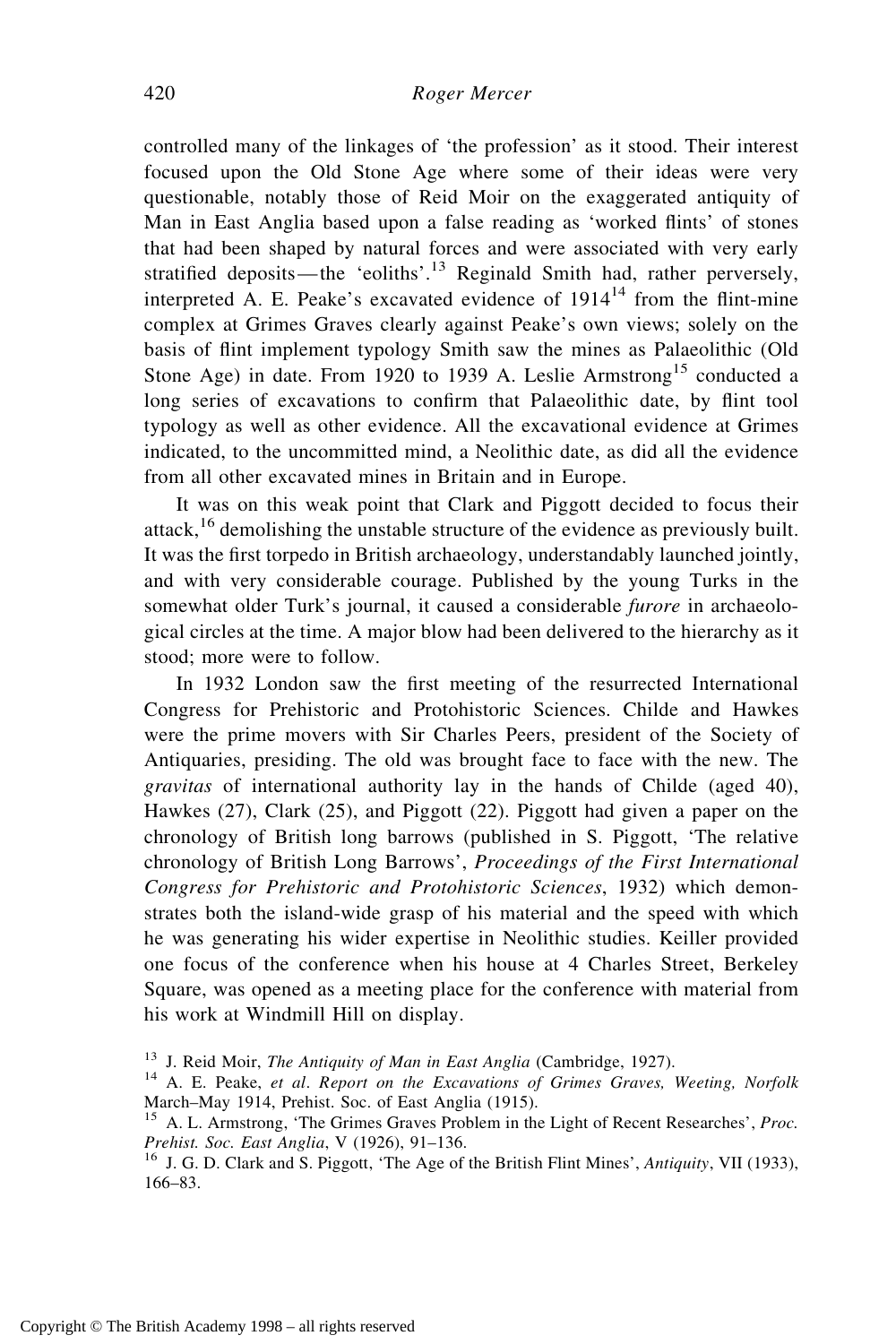Alexander Keiller is the next figure to exercise a major influence on Piggott's life. In 1925 when he took on the excavations at Windmill Hill, Keiller was 35 years old. He was a member of the Dundee family that had made a considerable fortune by the manufacture of confectionery and, of course, marmalade. He found little to attract him to the family business and prior to the First World War established a motor-car firm in London which fostered in him an interest in fast cars, precision instruments, and technical drawing. He learned to fly in 1909 and by the early 1920s he was expressing greater and grander interest in field archaeology in Britain, undertaking a detailed survey of stone circles in Aberdeenshire (where the family estate, at Morven, was located). In 1923 he corresponded with O. G. S. Crawford about their mutual interest in flying and aerial photography. The two Scots, 'borrowing' a DH9 aircraft from the De Havilland aviation company, and using captured German camera equipment, embarked upon the 'Wessex from the Air' project. This was the first archaeological survey of a region from the air, financed by Keiller and executed in the summer of 1924, and published in 1928 by the Oxford University Press in large format.<sup>17</sup>

Today their photographs evoke a landscape long gone, apparently illuminated by a brighter sun; the number of new discoveries, and new perceptions was quite staggering. Avebury figures prominently and the proposal to erect a Marconi radio mast on Windmill Hill, a low eminence just north-west of Avebury, where many Neolithic finds had been made, prompted Keiller to purchase the site and to commence excavations in 1925. At first he secured the assistance of H. St George Gray, one of General Pitt-Rivers' original assistants in his seminal series of excavations on Cranborne Chase in the 1890s and now curator at Taunton Museum. A laying-on of hands indeed, and it is difficult to picture the mercurial, impulsive man of affairs working well in harness with the older archaeologist from a quite different background. By 1927 Keiller felt able to take on the direction of work himself.

By 1928 Piggott had met Keiller in connection with his study of Neolithic pottery—for which Windmill Hill was already providing the most fertile source available. After the 1932 Congress (above) Piggott came to know Keiller well and one recognises, perhaps, the mutual friend Crawford working steadily in the background. Certainly in due course Crawford was to write to Piggott, 'Keiller is erratic and sometimes infuriating, but he is a genuine enthusiast and really loves archaeology . . . I have a feeling that you and K *will* work well together. . . . K is open to ideas.' If any man could work courteously but firmly according to his own lights, carry the moment of tension with a happily chosen quip and be assured in his production of ideas in an easily digestible format, it was Stuart Piggott.

<sup>17</sup> O. G. S. Crawford and A. Keiller, *Wessex from the Air* (Oxford, 1928).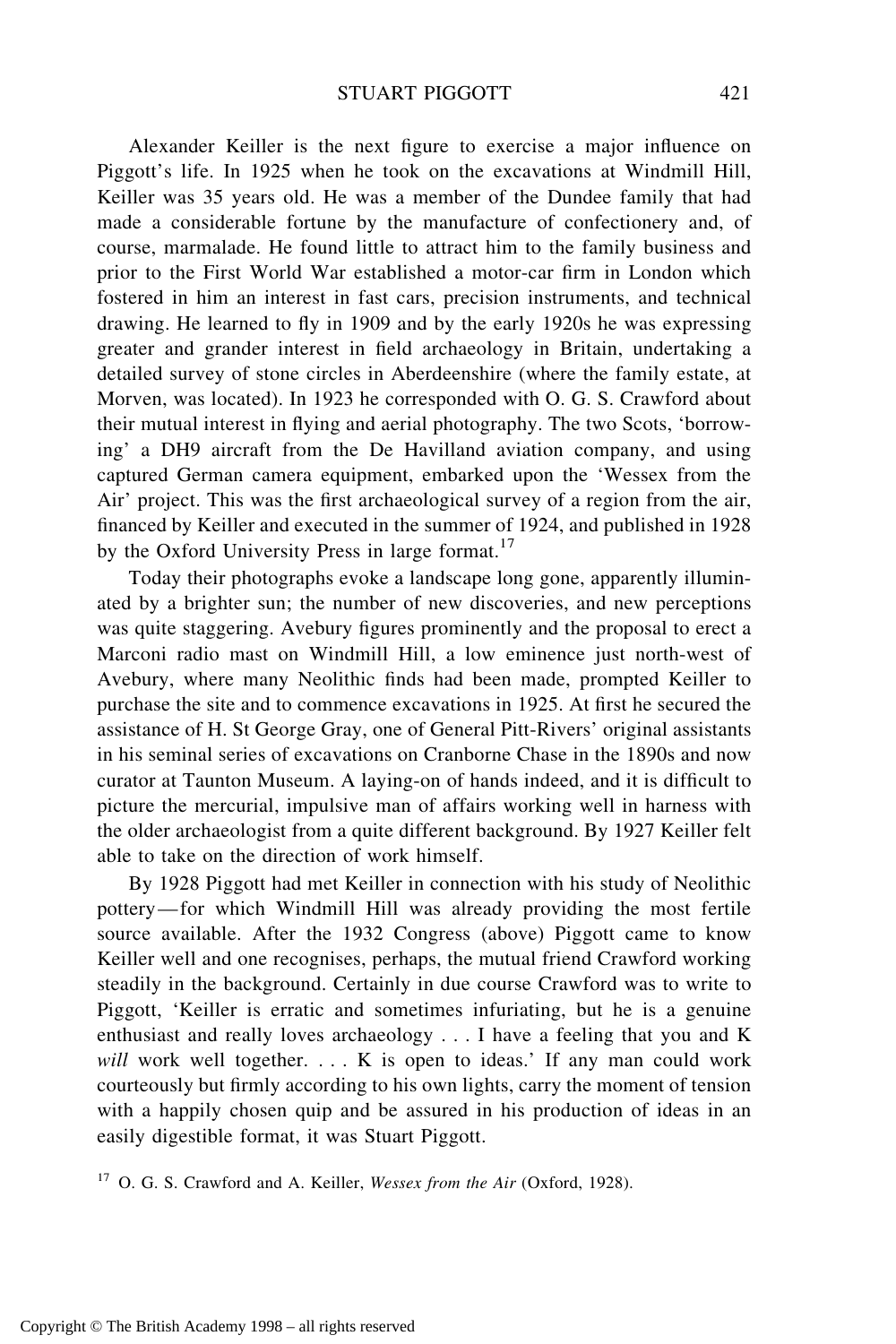By 1933 Piggott was asked by Crawford, with Charles Drew, Curator of the Dorset County Museum, to excavate one of the Thickthorn Down Long Barrows in north-west Dorset. Keiller volunteered to do (his beloved) survey work. Piggott took his entire annual leave (four weeks) from RCAHMW to work on the site. This, Piggott's first set-piece major excavation, was published in 1936 in the second volume of the *Proceedings of the Prehistoric Society*. <sup>18</sup> The excavation took place over two months and used W. E. V. Young, the invaluable Windmill Hill foreman, as well as local workmen. In the excavation report, an exemplary model, Piggott—for it is largely Piggott sets out previous work on similar sites, the objectives of the excavation and then a succinct statement of results with excellent drawings and photographs; as nice a piece of business as could be concluded in two months of an English summer. But not in one month, and when Hemp visited towards the end of the four weeks he was asked for further leave of absence because 'as always, the work took longer than we had anticipated' (*Retrospect*). Hemp refused the request 'out of hand' and, if he sensed that which I sense at this distance in time, I am not sure he can entirely be blamed—he was no stranger to excavation himself having been responsible for two chambered tomb excavations in Anglesey. A crisis was thus created, an entirely fortunate one for Piggott.

Keiller 'after a short silence' offered Piggott full-time employment as his general assistant with principal responsibility for excavations, now due to begin at Avebury itself, as well as other initiatives, keeping abreast of which would require a man of Piggott's sweep of understanding. One idea that Stuart recollected was Keiller's proposal to use a Zeppelin dirigible to carry out an air photographic survey of a large tract of England—as he put it to Stuart 'It's so slow and so large you could plot sites straight on six inch maps—and it's even got a *bar*!' Other ideas were more practicable if, perhaps, less glamorous. Following the lead of W. F. Grimes and others, Keiller had since the 1920s been fascinated by the prospect of identifying the geographical origin of stone axes by examining their petrology. In 1936 he, together with Piggott and Drew, established the Sub-committee of the South-Western Group of Museums and Art Galleries on the Petrological Identification of Stone Axes. Keiller was chairman and Piggott secretary with F. S. Wallis as petrologist. The organisation is still at work today with over 1500 implements sectioned and a corresponding contribution to knowledge attained.<sup>19</sup>

Keiller had also, in 1924, acquired a considerable quantity of William

<sup>&</sup>lt;sup>18</sup> C. D. Drew and S. Piggott, 'The Excavation of Long Barrow 163a on Thickthorn Down, Dorset', *Proc. Prehist. Soc.* II (1936), 77–96.<br><sup>19</sup> W. F. Grimes, 'The history of implement petrology in Britain', in T. H. McK. Clough and

W. A. Cummins, eds., *Stone Axe Studies*, CBA Research Rep. 23 (1979), 1–4.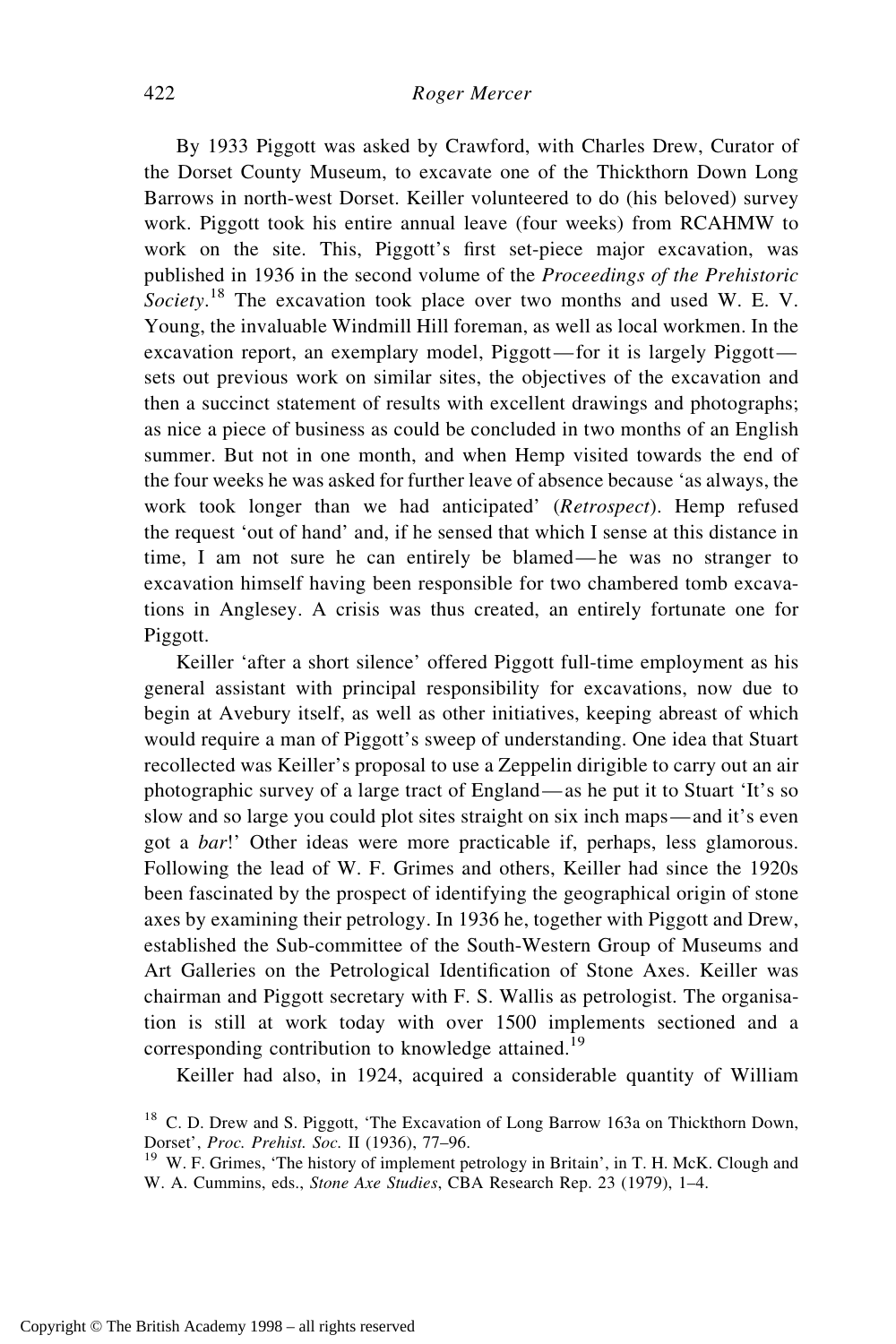Stukeley's papers from his descendants. Piggott's introduction to this sourcematerial had important results in the future; in 1934 he used the content of the papers to demonstrate to Keiller that limited excavation might locate the course of the West Kennet Avenue and expand knowledge of the stone circles within the earthwork enclosure at Avebury itself—a notion sweetly judged to appeal to Keiller's enthusiasm. The result was five major seasons of excavation in the Avebury area from 1934 to 1939 in which the basis of our knowledge of the monument today was completely laid. More than that, however, was to follow. As Piggott relates<sup>20</sup> 'I was hardly prepared for the plan which he suddenly propounded to me late one night in the Red Lion at Avebury. He had decided . . . to acquire the whole of the land on which the main monument of Avebury lay and as much of the West Kennet Avenue as possible; to devote himself to its excavation and judicious restoration and as there was the possibility . . . of ultimately acquiring the Manor House as well, of leaving London and transferring his library, drawing offices and museum to Avebury as an archaeological institute (the Morven Institute) to carry out this task.'

All this was done and must have kept Piggott well occupied, the work continuing until the very eve of the Second World War. Yet Piggott's professional development was gaining apace in stature and quality alongside these events.

1935 was the year when the keys finally passed from the Old to the New Guard in British Archaeology. The courageous publication of the paper on 'The Age of British Flint Mines' in 1933 had dealt a considerable blow; the need now was for a publication dedicated to prehistory, partly in Britain but also in Europe, where the interest of younger prehistorians was turning now to the later periods of prehistory. The plan, conceived by Grahame Clark, was to take over the Society controlling the premier journal of British prehistory the *Proceedings of the Prehistoric Society of East Anglia* and to re-launch it as '*The Proceedings of the Prehistoric Society*'. In 1934 Piggott offered a paper to the former journal, which was accepted, on 'The mutual relations of the British Neolithic ceramics'<sup>21</sup> which clearly indicated the way things were going. In 1935 a referendum of members was held and then, inevitably, a crucial meeting, which some of the Old Guard saw fit not to attend, and fast car journeys from Wessex and Cambridge to Norwich were in order to 'put infantry on the ground'. How Piggott must have enjoyed driving Keiller's MG Midget that 200 miles, as he long afterwards enjoyed driving his own MG until some time after his retirement. In the nature of British revolutions, this was a relatively bloodless affair which, however, gave birth to one of the most

<sup>20</sup> I. F. Smith, 'Alexander Keiller 1889–1955' *Windmill Hill and Avebury: Excavations by*

<sup>&</sup>lt;sup>21</sup> Proc. Prehist. Soc. East Ang. VII, Part III (1934), 373–81.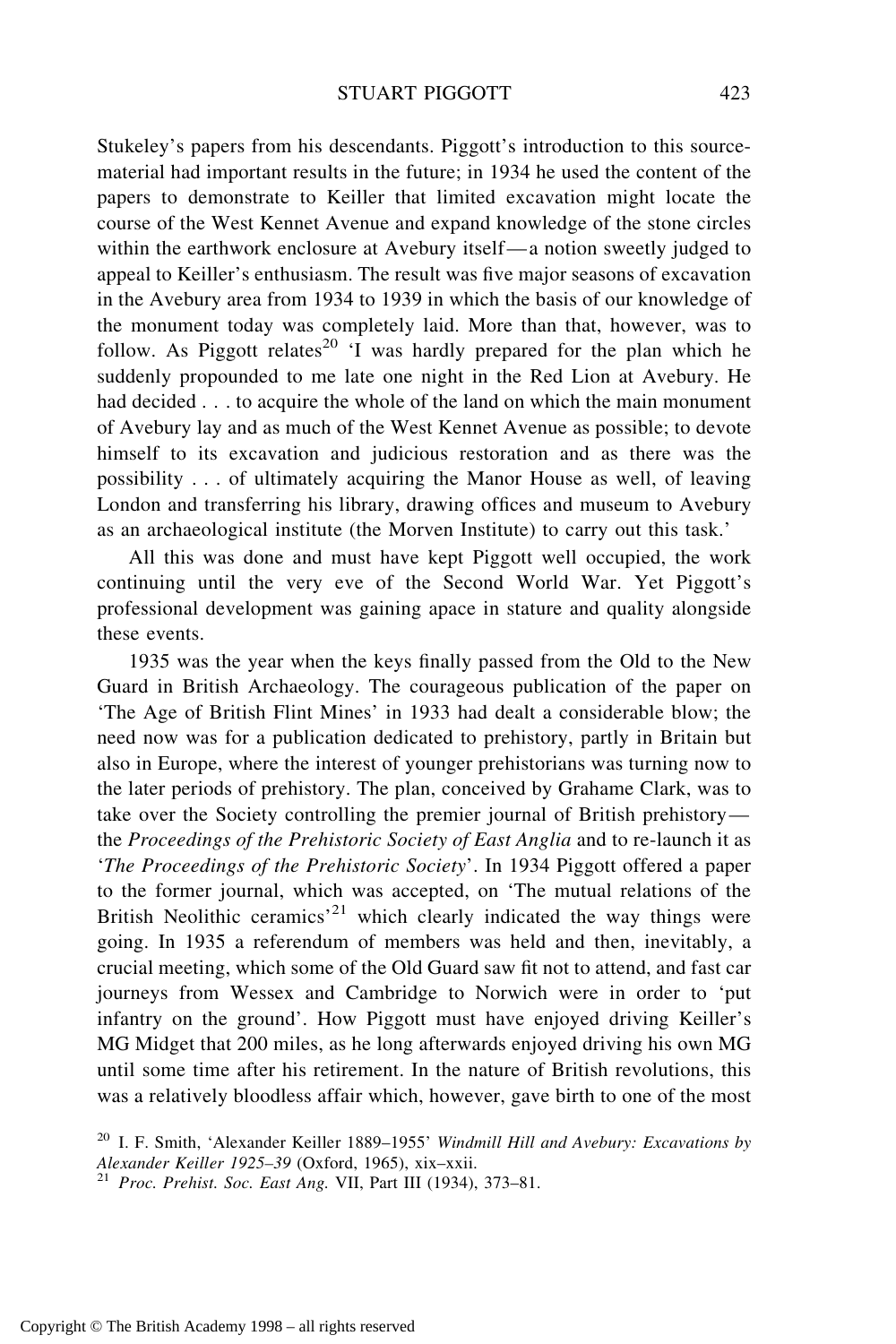successful learned societies that still flourishes today—Grahame Clark became its editor (and continued in the role for thirty-five years). The membership of 420 rose by 59 at its first AGM; it now stands at well over 2,000.

Meanwhile papers continued to appear in the journals—on Stukeley (a note on Anna Stukeley's account of the Uffington White Horse),<sup>22</sup> on Neolithic pottery from a number of sites, on long barrows, and on the excavations at Avebury with one notable collaboration with S. Hazzledine Warren, Grahame Clark, *et al*. on the Archaeology of the submerged land-surface of the Essex coast.<sup>23</sup> This last paper, with its interdisciplinary content, its focus on documentation and its extraction of the maximum from unattractive and difficult evidence set in its geo- and eco-archaeological environment, tells us that we have entered the modern archaeological world. Piggott played, of course, only a part, but a prominent part it was, and his contribution defining the late Neolithic Grooved Ware style shows his burgeoning authority in this diagnostic feature of the Neolithic period.

In 1935 Piggott produced a first book, modest in size but not in scope, and firmly based on the Childean approach, *The Progress of Early Man* (in the 'How-and-why' series edited by Gerald Bullett). The book is, above all, attractively written and leads the reader to an accessible appreciation of what prehistoric archaeology is about, while displaying very considerable reading and erudition. The influences of Harold Peake are there to be seen, as well as Piggott's own unique sense of 'the past in the present'. 'Inside . . . [the Prae Wood Iron Age Oppidum of the Catuvellauni near St Albans, Hertfordshire] . . . among other remains, cobbled roads have been found with cart ruts, which are the same width apart as the modern gauge of 4ft  $8<sup>1</sup>/2$  in. The standard width is evidently extremely ancient, for it appears as early as the New Stone Age in the Mediterranean.' The fascination with wheeled vehicles (and not just fast motor cars!) was with him, we shall see, a lifetime later.

By 1936, over and above his growing responsibilities at Avebury, Piggott was called upon to conduct the rescue excavation of a long barrow threatened by house-building at Holdenhurst near Christchurch, Hants.<sup>24</sup> Now, at last, Piggott was alone running his own full-scale excavation which for any excavator is the moment of test. With a budget of £30 Piggott mounted an irreproachable sampling exercise that covered all the statistical possibilities of the barrow. He sets out a very modern looking research strategy and part of the flanking ditches of the barrow were excavated. The report, published within a year, is well illustrated, brief, and very much to the point, with a pottery report

<sup>22</sup> *Antiquity*, VIII (1935), 230. <sup>23</sup> *Proc. Prehist. Soc.* II, 2 (1936), 178–210. <sup>24</sup> 'The Excavations of a Long Barrow in Holdenhurst parish, near Christchurch, Hants', *Proc. Prehist. Soc.* III, 1 (1937), 1–14.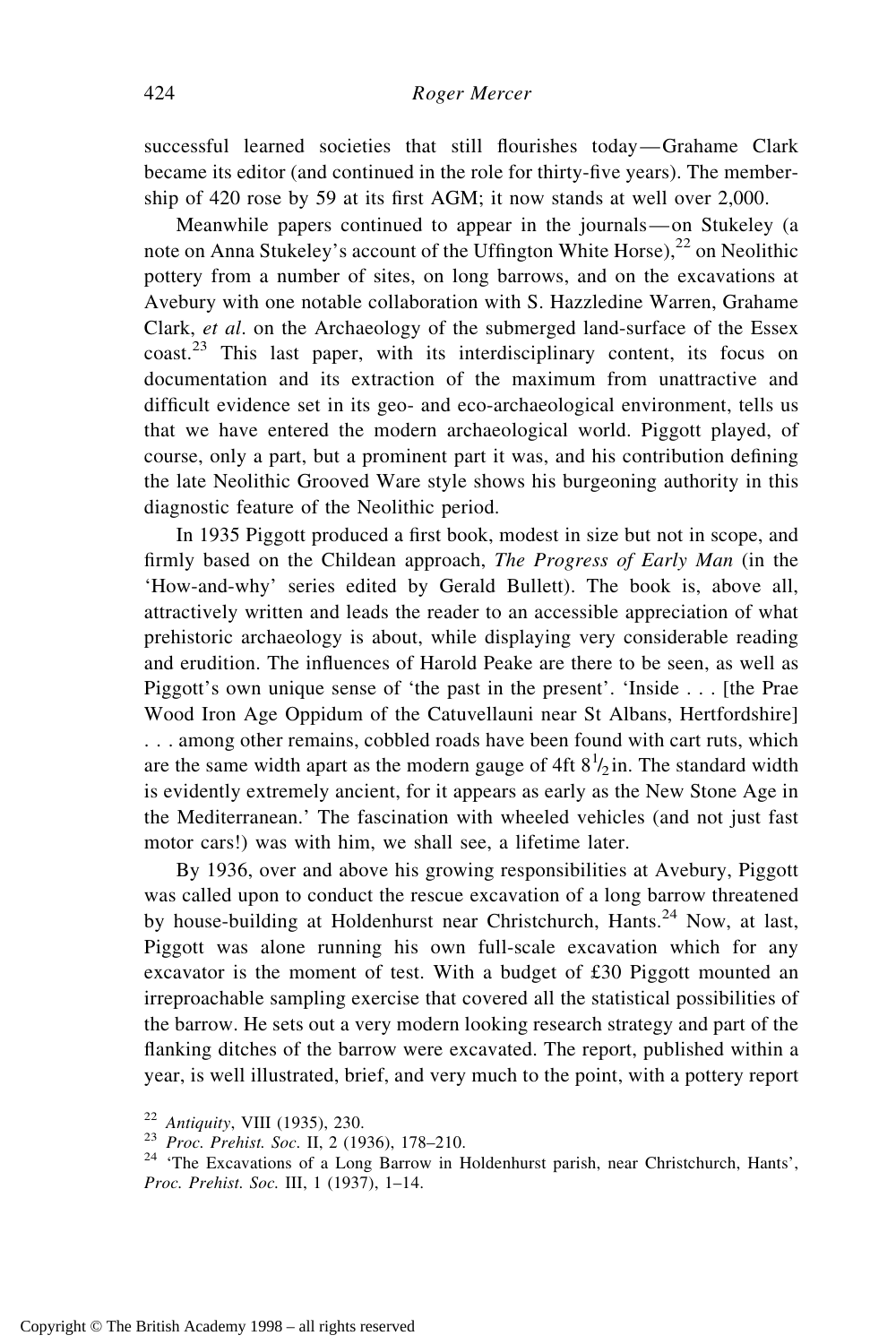by Piggott. It set a pattern followed in successive reports of writing up very soon after the digging season finished (during the following winter) which meant that every aspect of the work was entirely fresh in his memory. It also meant, of course, that no backlog of report writing ever arose—an aspect of Stuart's career that is scarcely paralleled.

It was also in 1936 that Keiller took the important step of proposing Piggott for Fellowship of the Society of Antiquaries, at the age of 25. His youth, as well, perhaps, as his recent association with 'the young Turkish tendency', together with the distrust with which Keiller himself was viewed in some antiquarian quarters, led to his exclusion by blackball. Stuart told the story that he had been enjoined to meet Keiller after the election, at the Ritz, just a step away along Piccadilly, in order to celebrate. Upon the bad news being communicated, Keiller, predictably, exploded with a Scots roar 'I'll give them black balls! Waiter! A bottle of champagne and caviar!' Piggott was elected a Fellow on 4 February 1937. He was elected a Fellow of the Society of Antiquaries of Scotland in the following year.

In 1935 Piggott entered for the postgraduate Diploma in Archaeology, a one year course in the Institute of Archaeology in London founded the year before by the Wheelers, in order to gain some formal qualification. There, with Wheeler daily arriving stylishly in his grey Lancia, as Stuart gently puts it in the *Retrospect* he was 'one of the few who heard Wheeler lecture on the lower Palaeolithic'. 'After I had attended a couple of times he begged me not to appear again, but ''mug it up myself''.' Piggott did this 'with the help of friends' and obtained the Diploma in 1936 (he was eventually to be made a Fellow of University College London, in 1985). One of those friends, a fellow student whom he had met earlier on Curwen's excavations at The Trundle, was Cecily Margaret Preston, the daughter of a wealthy ironmaster; now 24 years old, she had, through a childhood interest in Roman coinage, come into contact with the Wheelers and learnt the excavator's trade on their technically pathbreaking excavations at Verulamium in the early 1930s. Although born in Kent, she had conceived a great affection for the downland of Wessex which drew the two together. Stuart and Peggy were married on 12 November 1936 and moved to Priory Farm, Rockbourne in Hampshire, an early nineteenth century Gothic Revival house, the delights of which they proceeded steadily to enhance. Both were highly accomplished excavators and dedicated archaeologists but complementing talents also existed; Peggy was, by all accounts, an awful cook, while Stuart was fascinated by the art. Indeed the story goes that as a very young boy Stuart had been confined to bed with scarlet fever with strict medical instruction to eschew nourishment. His mother suggested that an egg, lightly boiled, might be in order, to be told that he was content, sublimating his appetite by reading recipe books.

In 1936–7 Piggott carried out the research for his second major contribution to prehistoric studies. His familiarity with the early antiquaries working in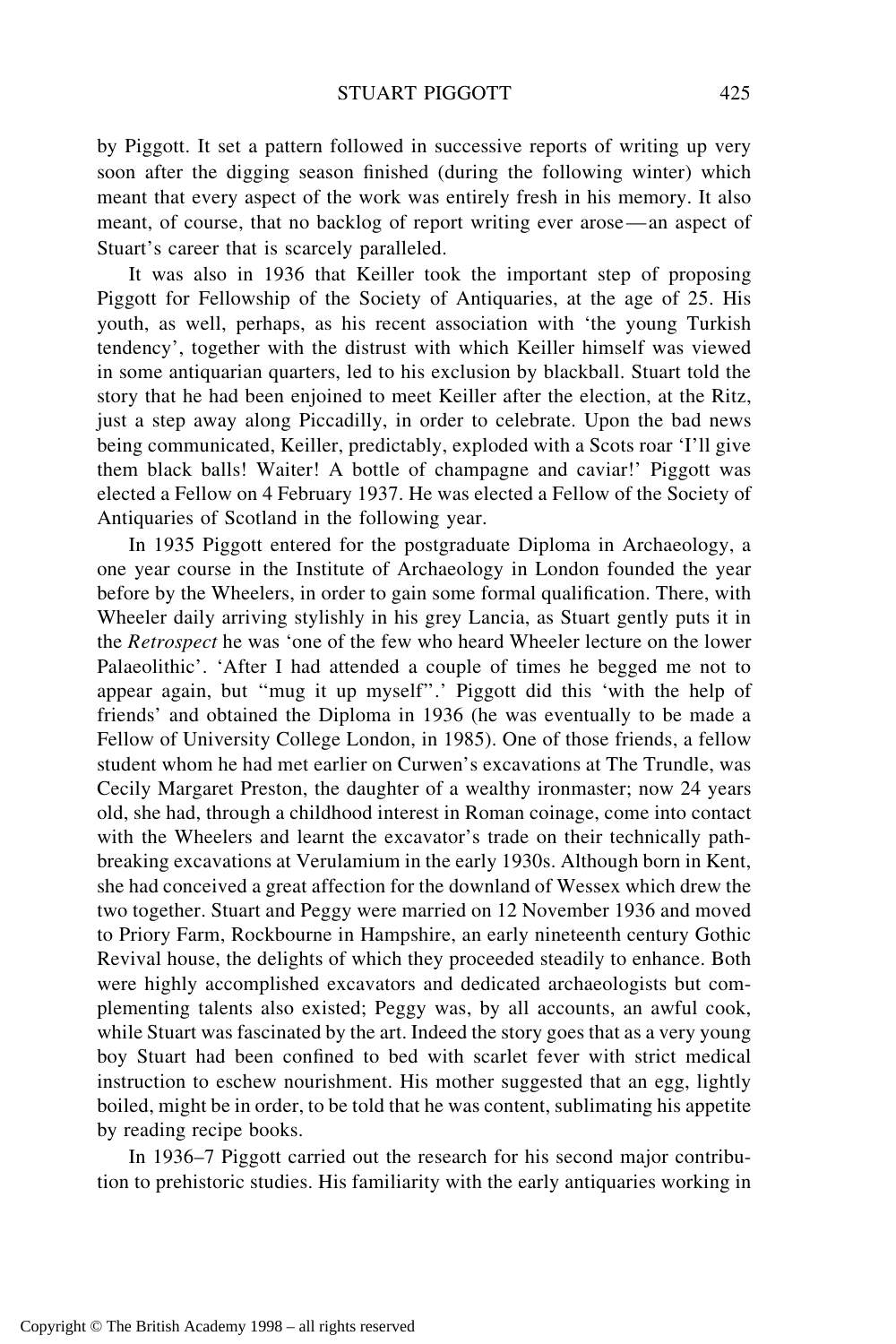Wessex, and with the museums of the region, together with his enlivened interest in broader European connections fostered by Peake and his contacts at the 1932 Congress—including of course Childe—all conspired to interest him in the series of apparently rich metalwork-bearing graves relating to the southern British Early Bronze Age. 'The Early Bronze Age in Wessex'<sup>25</sup> is an enquiry and argument of such complexity and such erudition, packed with ideas, that it is fair to say that it is still now, after his death, a controversial paper. Still much quoted, it is a seminal example, alongside Childe's own analysis of the *Linearbandkeramik* cultures of Central Europe, of the historicocultural approach to prehistory.

By 1938, of course, the gravity of the political situation in Europe was apparent to everybody. Piggott had, anyway, been tiring of the Keiller autocracy; his marriage had made this insupportable and he left Keiller's full-time employment in 1937, although he went on assisting Keiller on an *ad hoc* basis until 1939. In a manner that many today might find surprising, Government, at that time of immense stress, agreed a programme, not inexpensive, of excavation of ancient monuments in advance of urgent defence works. Stuart and Peggy found themselves excavating round barrows on Crichel Down, Dorset.<sup>26</sup> This particular land requisition was, on its disposal after the war, to create political history. Far more important, arguably, was the extraordinary find of a trepanned skull of Early Bronze Age date to which Piggott gave major prominence in a paper drawing on the British and European parallels for this practice.<sup>27</sup>

By early 1938 the Piggotts' reputation as freelance excavators was highly regarded. They worked at Little Woodbury with Gerhard Bersu in both 1938 and 1939, Stuart building a series of models to illustrate the structural development of the site as well as assisting Bersu through the unfamiliar process of publication in Britain. Also in 1938, the investigation of a group of burial mounds at Sutton Hoo near Woodbridge, Suffolk, had commenced. Preliminary work in 1938 had made it clear that the mounds represented an Anglo-Saxon cemetery of considerable importance, and in 1939 the excavation of the largest mound was begun under the auspices of Ipswich Museum. When the indications of an unrobbed *in situ* ship burial became evident, the Office of Works was notified and, war-time works being under way in the vicinity, the excavation was taken over by The Office and Charles Phillips was asked to assume direction. In July and August of that year both Peggy and Stuart were prominent members of a team of experts brought in to expedite, in the most difficult circumstances, the excavation of a royal East-Anglian ship burial that contained probably the

<sup>&</sup>lt;sup>25</sup> *Proc. Prehist. Soc.* IV (1938), 52–106.<br><sup>26</sup> Published ultimately in the *Archaeologia*, jointly with C. M. Piggott, XX (1944), 47–80.<br><sup>27</sup> 'A Trepanned Skull of the Beaker Culture from Dorset and the Practice of Tr

Prehistoric Europe', *Proc. Prehist. Soc.* VI, 1 (1940), 112–32.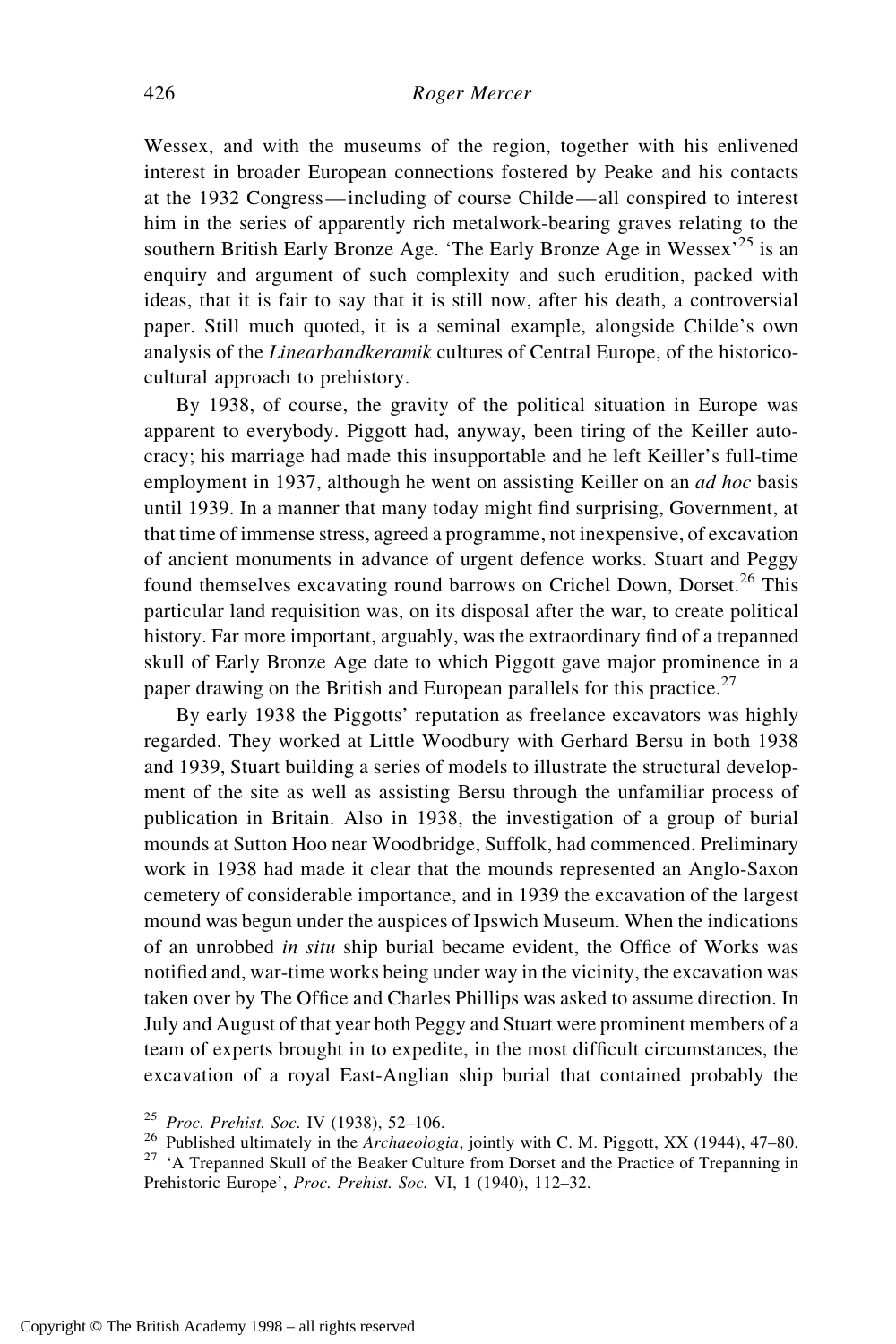richest and most interesting furniture known to British archaeology. Of course any such heroic episode will create its own tradition of stories and Stuart's was almost too often told to be retold here: the retrieval of the great golden and bejewelled purse mount and belt buckles, the problems with security that enjoined secrecy and the need to retain the finds on the person at all times despite the need for relaxation at the local pub. There they met with the standard scepticism of all British workmen contemplating the work of others, so seemingly similar to their own but conducted for longer hours and for less money. 'Found any gold yet, then?' came the enquiry, and one can see Stuart lifting his head with a smile and saying 'Oh yes, my pockets are full of it'—in the certain knowledge that they wouldn't believe him.

But September 1939 saw an end to all this, as the global imperative brought a new direction to Piggott's life. The beginning of the war found him serving with a Light Anti-Aircraft battery stationed at Longford Castle  $2^{1/2}$  miles north-west of Fordingbridge. The battery had been raised by the Earl of Radnor, and Piggott became a clerk in the Battery Office (it was here that the Crichel Down report was written up). In early 1941 Glyn Daniel, working at that time with aerial photographic intelligence was asked by his CO about other archaeologists 'at a loose end'. He quickly traced Piggott, who was soon offered a commission in the Intelligence Corps and ultimately, after a period at Medmenham, near Marlow, was detailed, with two junior officers, to set up an air photographic interpretation unit for transfer to the Far Eastern theatre.

Eventually late in 1941 Piggott left on the 'horseshoe' run to India, first to Shannon (where, delayed for a week, he was able to paint and sketch) and then on to Lisbon, Freetown, Lagos, Leopoldville, Kampala, Khartoum, and Cairo. In Cairo the parlous state of affairs at Singapore, and the Japanese invasion of Burma in mid-December, led to delay, which facilitated informal study of Islamic architecture among the city's mosques, although the National Museum of Antiquities was closed (only five months later Rommel was to be hammering at the gateway to the Nile Delta). After some delay Piggott joined Glyn Daniel (later to be Disney Professor at Cambridge) and Terence Powell (later to be Professor at Liverpool) and other officers in Delhi to form the Central Photographic Interpretation Section within which Stuart was the senior Army representative in a combined operations office under Daniel's command.

After some time, as Army and Air Force representatives, Daniel and Piggott were detailed to attend an Anglo-American conference on aerial photographic interpretation in Algiers in the summer of 1943. Difficult relations between British and American commands after the head-banging of the 'Torch' episode meant that the conference was cancelled so that the two were delayed in Cairo—by now fairly relaxed in its distance from the sterner aspects of the war. Daniel was taken ill and unable to fly so that the two, as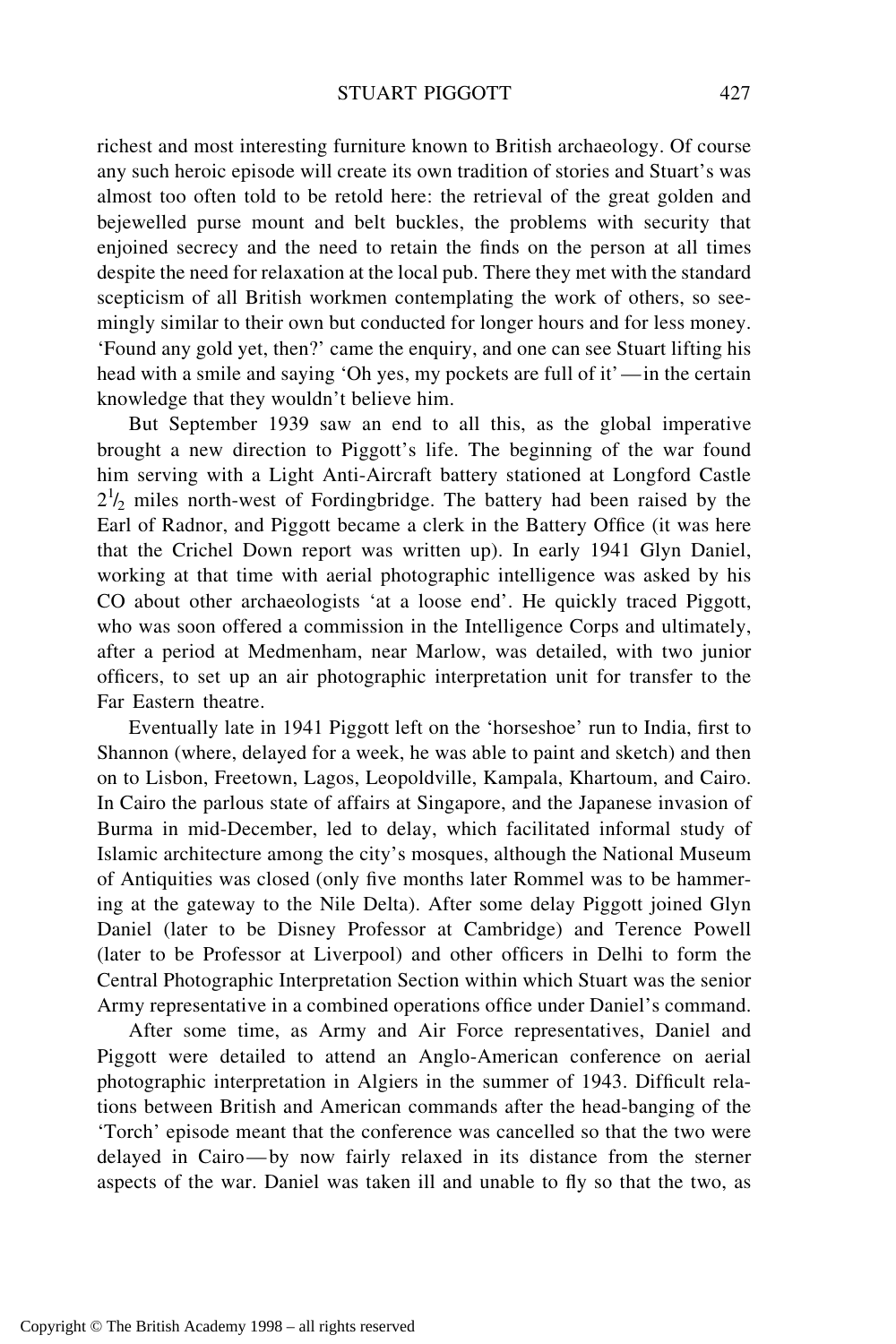Daniel puts it  $28$  '... spent a very pleasant few days in Cairo, went out again to the pyramids and ate and drank surprisingly well. One night after a very good dinner at the St James's Restaurant we were so delighted with the local Egyptian wine . . . that we found ourselves unsteadily walking home singing ''Vinicole et Viticole, let the tide of victory roll''—two putative professors in splendid form!' The Cairo episode was a wonderful opportunity for relaxation and almost certainly the episode that cemented a friendship that lasted until Glyn's death in 1986. Daniel suggests that it was Stuart who prompted him to try his hand at detective fiction which he did with not inconsiderable success.

After several weeks, with the Algiers meeting in the air, passage was offered to Malta and the two spent two 'blissful' days inspecting megalithic monuments and rock-cut tombs on the island, several spattered with bits of German and Italian aircraft. In August 1943 when the first convoy with wine aboard reached the island, Piggott and Daniel were still there, and after a 'good evening', Daniel tells us, Piggott added a poem to a collection of war-time poetry he had been writing. The two did eventually reach Algiers—an abortive mission that led to an initial, rather abrasive, episode with Wheeler who, preparing himself for the rigours of Sicily, had, wrongly, and like many another 'sharp-end' soldier, little regard for carefully garnered intelligence.

*Fire among the Ruins— 1942–45* was eventually published by the Oxford University Press in 1948. The motive:

> Come with me, sharing my walk in the ruins, the unloved walk I have made so many times, must make again and must make for how long for how long in a ruined world in an unending sunset where underfoot the ground is treacherous, slipping in the unseen bog, the scree or the silent river . . . 'The Fire'<sup>29</sup>

Piggott's sense of the past in the present is nowhere, perhaps, better illustrated than by a verse written on his ack-ack battery in Wiltshire:

> Watching the platoon boil tea on fires made in the forsaken courtyard switching the wireless to a febrile croon.

I had not forgotten barbarian hearths blackening proud pavements in Verulam

<sup>28</sup> G. E. Daniel, *Some Small Harvest* (London, 1986), 159. <sup>29</sup> *Fire Among the Ruins*—*1942–45*, (Oxford, 1948): 'The Fire', 7–9.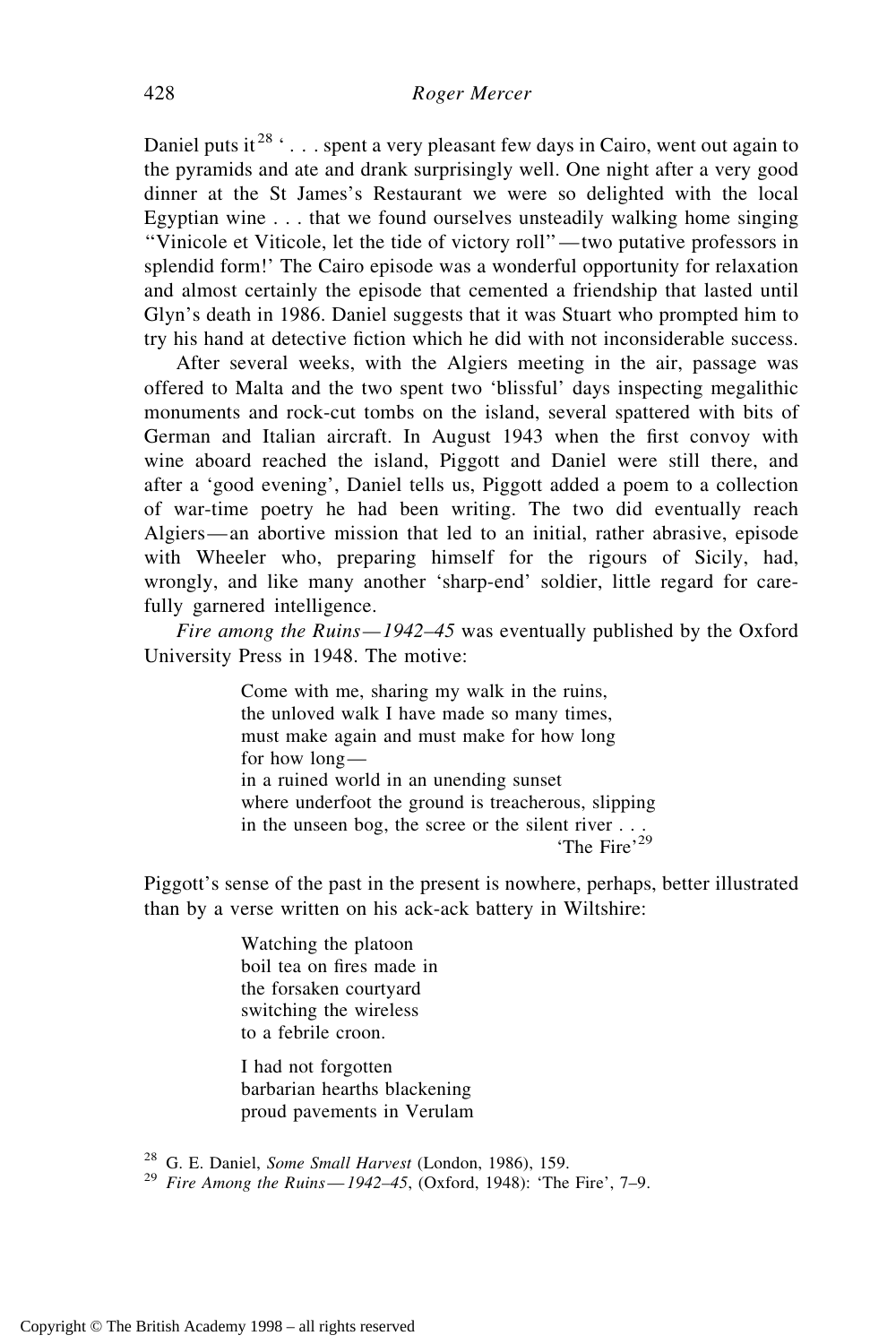when Rome had crumbled Goth ridden, rotten . . . 'Soldier Making Tea'<sup>30</sup>

His sense of loss while separated from his wife and the English countryside is best captured in these lines written in India:

> . . . with half the earth, and all a maniac war to separate me from you.

How we two

shared in our love of England! Whether the creeks and flats by Orford or by Cley, or whether the land where England ends, and Wales begins in hills, and Craswall Abbey never will be found. And how we knew, and, God! how well we loved the downland; from the Purbeck to the Thames, from Frome to Chichester in the western wind that ever sweeps Blewburton, the menacing calm in Kingley Vale, the evening night aslant on Alton Priors below the Knap Hill steeps: sun on the sea and bright on Upwey Down, and then the Knoll from Toyd and our own valley! 'Letter from India (for C.M.P.)'<sup>31</sup>

In India, Piggott, who always fully acknowledged the very privileged conditions of his war service, was nevertheless frustrated by the imposed break in his professional career and its development. A partial solution was however to hand. Within a month of life in Delhi he had found the Central Asian Museum and had obtained permission to work on its reserve collections there when off-duty—a project he published in *Antiquity* in 1943.<sup>32</sup>

In April 1944 Wheeler, after delaying until after the Salerno landings on the mainland of Italy, accepted appointment as the Director General of the Archaeological Survey of India and later sought Piggott's release from 'the women's work of air photographic service', in order that he could be allocated to the Survey's staff. Fortunately the Army vetoed the idea—as Piggott and Wheeler would have, almost certainly, composed a volatile cocktail, the excellent qualities of both being polar expressions of the same dedication. Nevertheless, and more importantly, Piggott was truly bitten by the Indian archaeological bug and conducted considerable correspondence with Childe, in Edinburgh and Seton Lloyd in Baghdad to mitigate the isolation of his research. Most importantly the work gave Piggott the vital view of Europe from the outside, and against its Eurasian background, that was to become such

<sup>30</sup> *Fire Among the Ruins*, 'Soldier Making Tea', 9–10. <sup>31</sup> *Fire Among the Ruins*, 'Letter from India (for C.M.P.)', 16–19. <sup>32</sup> 'The Hissar Sequence —the Indian evidence', *Antiquity*, XVII (1943), 169–82.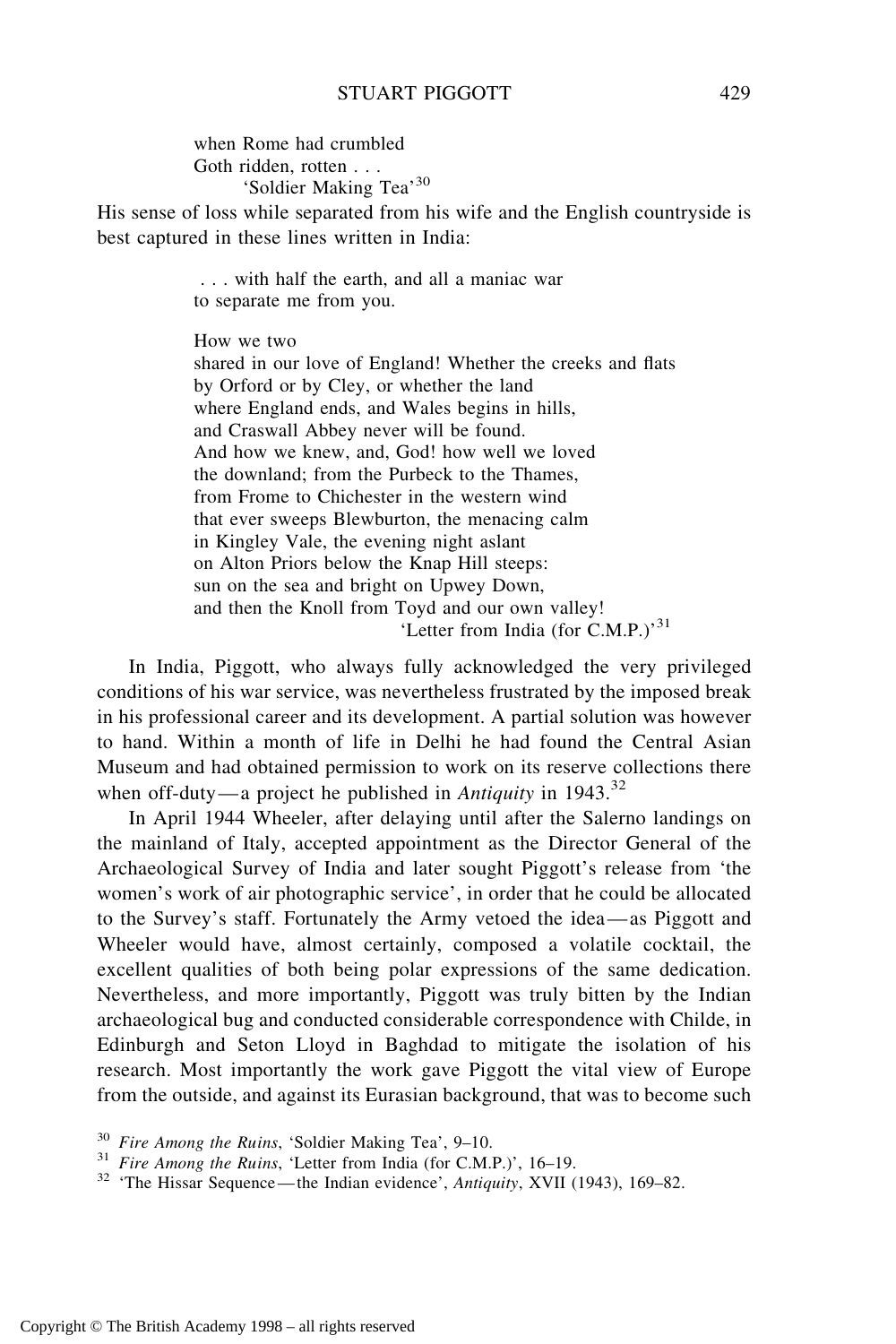an important component of his future perceptions. His book, *Prehistoric India*, was published in 1950.

In 1945 Lieutenant Colonel Piggott was shipped home to Britain to await demobilisation. This must have represented an unenviable juncture of his life—no job, no formal qualifications, yet with a body of experience and a bibliography that matched the performance of any senior scholar. He returned to Peggy and the house at Rockbourne. Already his collection of paintings was beginning to take shape. Eric Gill, Paul Nash (a wonderful lithograph of the West Kennet Avenue entitled 'Landscape of the Megaliths' stunned any visitor to Stuart's sitting room) and a number of John Pipers and Graham Sutherlands all spoke of his interest in the combined effect of Man and Nature on the southern English landscape while Augustus John and a Ben Nicolson reflected the spareness of Stuart's aesthetic, if not of his personality. India had not left him aesthetically unscathed and a series of Indian objets d'art accompanied him back to this country. These did not include, however, the base-metal teapot manufactured in Birmingham that was shown to him as a monastery's greatest treasure, on a visit to Tibet while taking a period of furlough in India—a story used to effect in lectures on prehistoric exchange.

During her grass-widowhood Peggy had met Austin Lane Poole, President of St John's College, Oxford who suggested a way through one of the obstacles that faced Piggott on his return. Through his good offices Stuart was permitted to enrol for a B.Litt. (with minimum period of residence) in the Modern History Faculty—to present a thesis on William Stukeley. We know that some of this work was already behind him, but the availability of Bodley's Library accelerated the process so that he was able to submit his thesis in the spring of 1947. The University was, in due course, to offer him an honorary D.Litt.

By that time Vere Gordon Childe had been offered the post of Director of the Institute of Archaeology in London and had accepted it. His post in Edinburgh, part-funded by the Abercromby bequest, had thus become open. Piggott always made it very clear that he had no expectations of this post, although anyone with the perception of hindsight can see that the situation was otherwise. He was the obvious candidate for a Chair distinguished by its unorthodoxy, its internationalism, and its humanity. In late 1946, therefore, Piggott received a letter from the Secretary of the University of Edinburgh asking him to accept the Abercromby Chair. Nobody who knew him can doubt his surprise, but for all his modesty there was not the least surprise among his peers at the time. He accepted the post and was driven the four hundred miles north by Vere Gordon Childe. Childe, notoriously, never had any clear idea of the rules of the road, and it is perhaps a matter of great good fortune that our story does not close at this juncture. Stuart told a delightful story about Childe's *Schlossenberg Kultur* which as an external examiner during the year before his take-over, he encountered in students' scripts and which caused him puzzlement and, characteristically, humility. He had not previously heard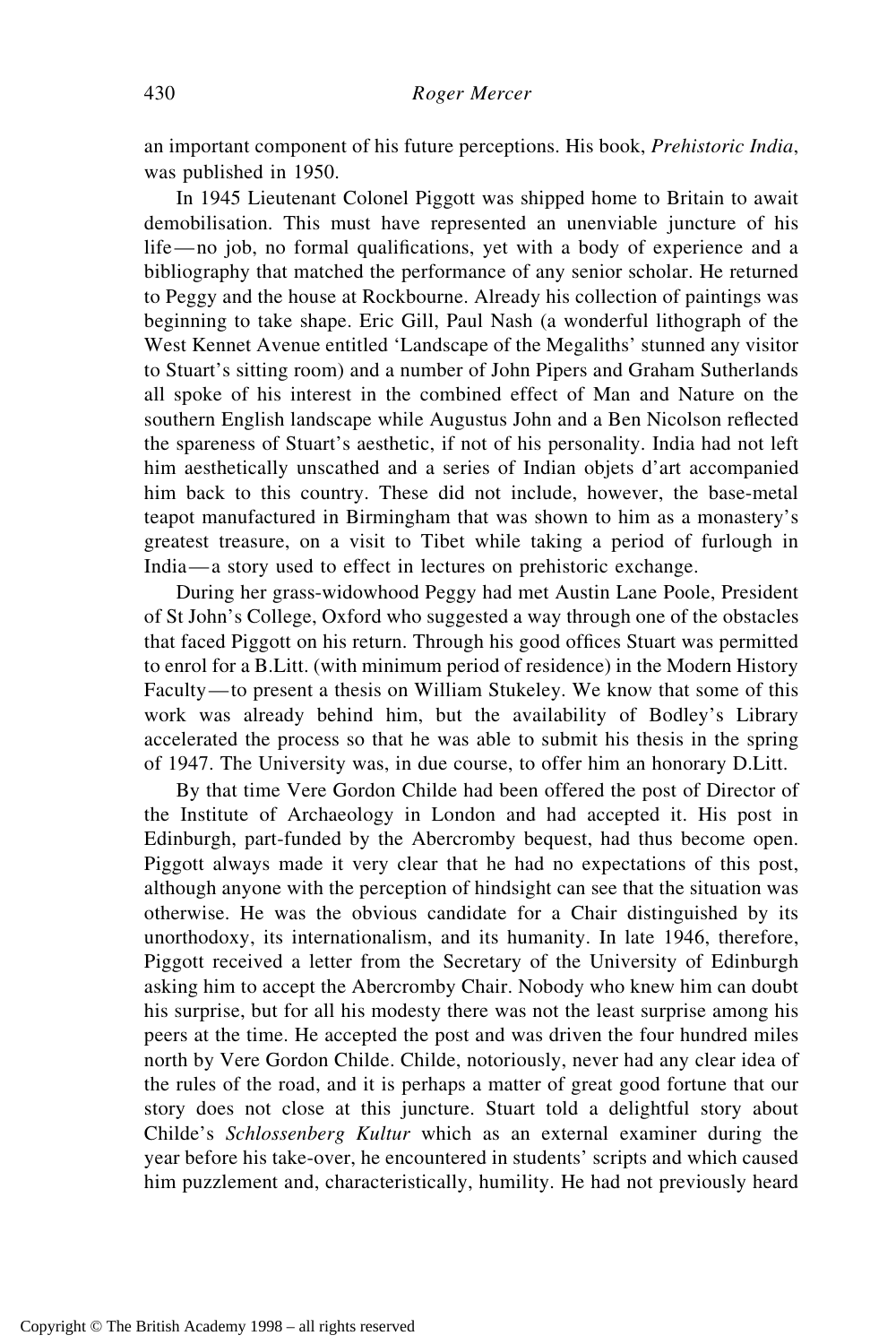of this culture—he questioned widely to conclude that the only possible explanation was the uninitiate's interpretation of Childe's very strong accent and the 'slash-and-burn cultures' of the earlier Neolithic!

With few prejudices Piggott entered post in September 1947. Peggy and he took a flat in Gloucester Place in the New Town of Edinburgh but retained the Rockbourne house for use in the vacations. His welcome to Scotland was relatively warm. His predecessor had been an eccentric, 'difficult' man; here was new blood. In 1947 he was immediately warranted as a Commissioner of the RCAHMS and remained so until 1976. The Office of Works was to invite Stuart and Peggy to excavate sites, and they were quick to assess the nature of the problems in Scotland and to make a deliberate decision to concentrate their efforts differentially, he concentrating on earlier prehistory and she on later.

As a Commissioner, Stuart was an important influence in the re-seeding of RCAHMS after the fallow years of the War. He, then, and throughout his time, encouraged standards of drawing and presentation which have stood RCAHMS in good stead until the present day. The inclusion of elevational and axiometric drawings was something that he had researched (and practised) himself in order to allow greater accessibility to technical drawing standards by a wider lay public. These influences are quite evident in the Stirlingshire and Peeblesshire *Inventories*. In the case of the Roxburghshire *Inventory* he was a tower of strength, assisting staff in site analysis which led directly to Peggy's important excavations at Hownam Rings and Hayhope Knowe, the results of which are only now being re-thought by a new generation of archaeologists. Indeed he wrote substantial parts of the text of the volume. Piggott himself was also increasingly interested by the architecture he saw around him in Scotland; he was a major force in directing the interests of RCAHMS into vernacular recording (barely covered, if at all, by the Royal Warrant at that time) which, again, has been a strong influence that has been sustained.

In 1948 Stuart was invited by The Office of Works to excavate and interpret the site in its guardianship at Cairnpapple Hill, West Lothian. The excavation is an important one because it shows Piggott, for the first time, operating in an excavational environment totally foreign to his own chalk and related soils. Unfamiliar it may have been but there is no sign of this either in the archive of his work nor in the published account.<sup>33</sup> The excavation introduced a new standard to Scotland at that time which was effectively taken up within five years by others. In this particular instance Stuart's customary rapidity in submitting his report actually 'beat the clock' and some delay in the journal's publication resulted in the report appearing in the volume assigned to the year before the excavation took place. During this time he produced

<sup>33</sup> *Proc. Soc. Antiq. Scot.* LXXXII (1947–8), 68–123.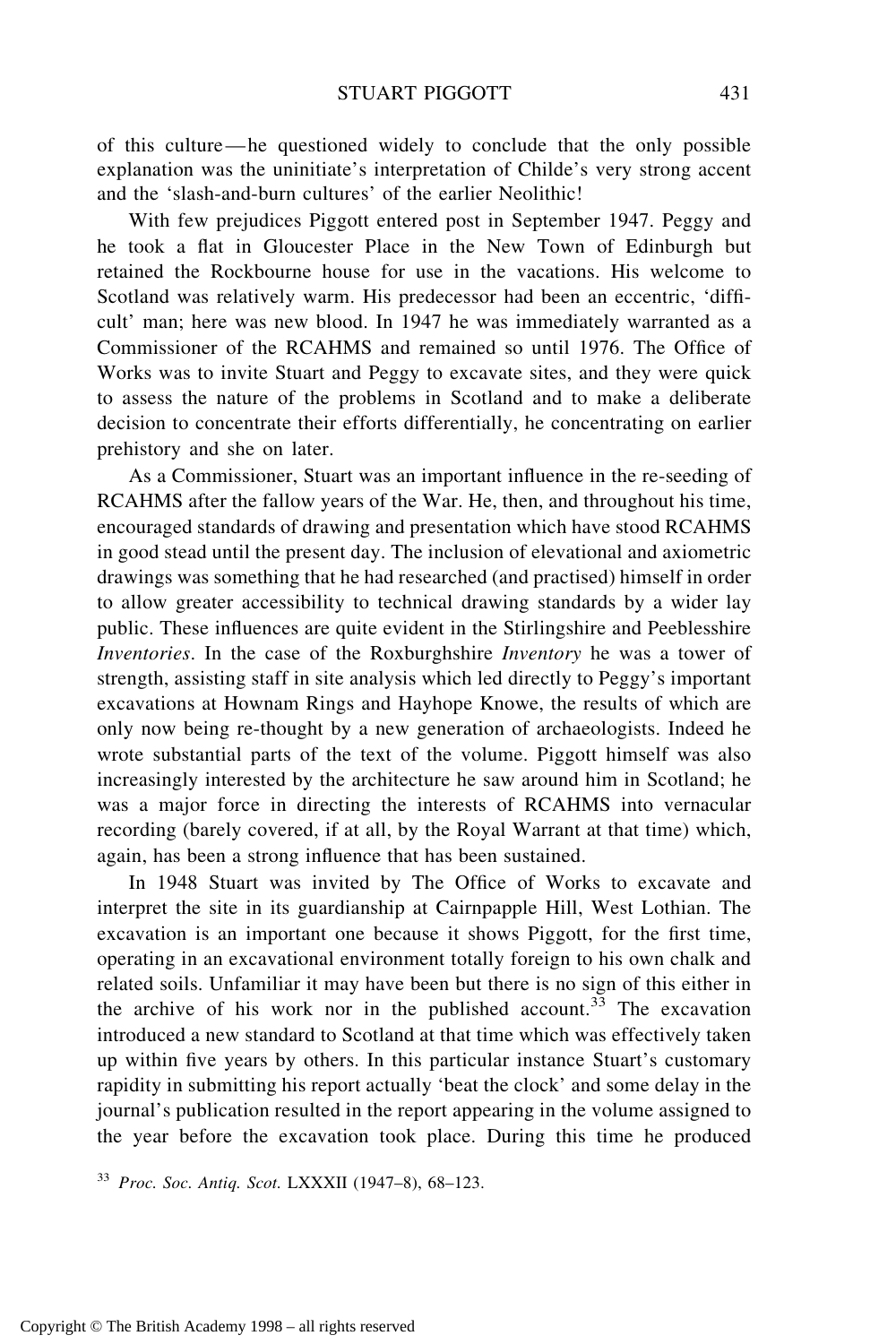another important short book *British Prehistory* (Oxford, 1949), in the Home University Library Series edited by the autocratic Gilbert Murray—another extremely effective popularising text for the layman.

But what of the University and the archaeology courses? In the *Retrospect* Piggott recalls that 'Constructing and teaching single-handed an appropriate course presented problems. Childe had constructed an unworkable B.Sc. which I quickly converted into an Honours MA.' All of this harks back to the decision by the University of Edinburgh that Abercromby's bequest should not be amended to provide a full professorial salary. Childe had suffered under this predicament and, likewise, so did Piggott until the mid-fifties. One way of addressing this problem was Piggott's acquisition of R. J. C. Atkinson as an assistant. Meanwhile he began to teach a fully European prehistory course 'filling the gaps in my own knowledge before instructing others even more ignorant'. Having no model of teaching for himself, he developed his own—a teaching style that I knew at its fullest and others knew in earlier circumstances. 'He was an excellent teacher and had both the power to fascinate and intrigue his audience; and to show a real concern for them, his students; he was always ready to help when they were keen to learn and also readily took on the role of *pater familias* when some sorrow or disaster struck any one of them' writes Anne Ross, a student of the 1950s and I, as a student of the sixties, can aver that his teaching commitment never left him. Known to generations of students as 'Piggins' (because of his fussy precise mannerisms?) he was always a well-liked and admired teacher. His predilection for the most magnificent waistcoats also earnt him the less attractive, but always affectionate, 'Toad' after the expansive but vulnerable character created by Kenneth Grahame. But it is also true that Stuart never suffered fools easily. Students who did not follow him quickly would be lost. They had to be enthusiastic and conscientious, or Stuart himself lost interest, and never very far from Stuart's elbow was a 'black dog', what he termed '*accidia et anhedonia*', easily set loose by the failure of others to live up to his high expectations for them, releasing all his own capacity for self-doubt.

Piggott's productiveness in the 1950s and 1960s was prodigious. After the publication of Cairnpapple he undertook the excavation, in company with his war-time friend Terence Powell, of three chambered cairns at Cairnholy in Galloway on behalf of The Office of Works.<sup>34</sup> After Cairnpapple and Cairnholy he continued work in Scotland excavating at Torwoodlee hill fort and 'broch' in Selkirkshire,<sup>35</sup> and with Peggy, at Castle Law, Glencorse, Midlothian, and at Craigs Quarry near Dirleton, East Lothian.<sup>36</sup> Through all this effort he maintained his interest in the Southern English Neolithic. He wrote an

<sup>34</sup> *Proc. Soc. Antiq. Scot.* LXXXIII (1948–9), 103–61. <sup>35</sup> *Proc. Soc. Antiq. Scot.* LXXXV (1950–1), 92–117. <sup>36</sup> *Proc. Soc. Antiq. Scot.* LXXXVI (1951–2), 191–6.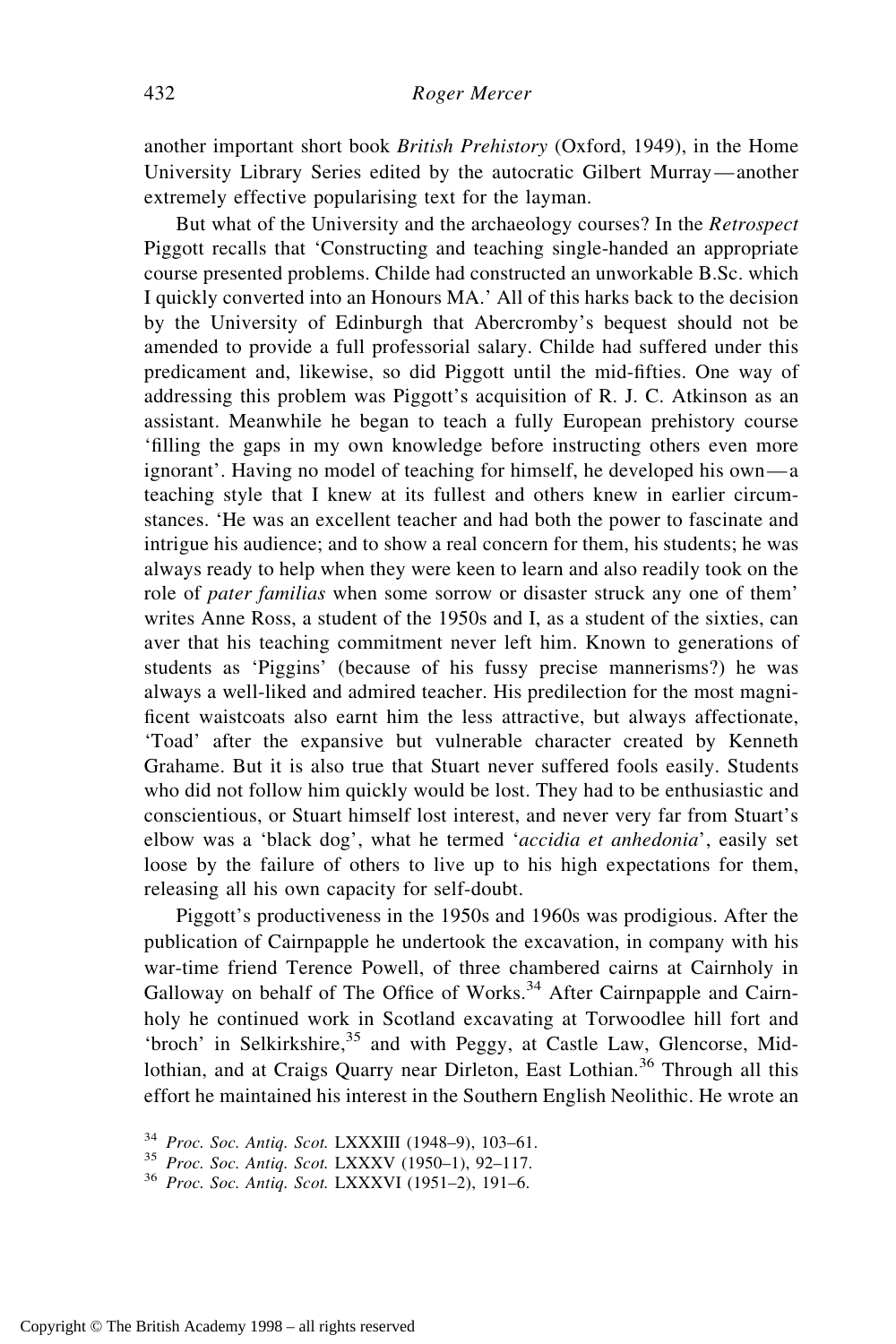analysis of the available evidence from Stonehenge and excavated there in 1950 with his new lecturer R. J. C. Atkinson and with J. F. S. Stone. The publication of this short season of excavation of two Aubrey Holes (and one of the earliest radiocarbon assays for a British archaeological site) stimulated Brian O'Neil, at that time Chief Inspector of Ancient Monuments, to project the major series of excavations at Stonehenge undertaken by Atkinson and Piggott in 1953, 1956, 1958, and 1964. But at the same time his interests were expanding in other directions. Study of Iron Age metalwork—firedogs, swords, and scabbards, the Torrs chamfrein which led ultimately to a seminal paper on the Scottish Iron Age grew—first in the context of Pictish studies, as an account of the archaeology in F. T. Wainwright's '*The Problem of the Picts*' and later, in 1966, his seminal analysis of the Scottish Iron Age formed the core of A. L. F. Rivet's *The Iron Age in Northern Britain* ('A Scheme for the Scottish Iron Age', 1–16). In 1952 and 1953 Piggott was again excavating sites among the Clava group of cairns and ring cairns, and at Braidwood Fort, Midlothian. The excavation of the West Kennet long barrow followed in 1955–6. Piggott's excavation career was by no means over at this juncture; he was to excavate, jointly with Derek Simpson, the stone circle at Croft Moraig in Perthshire in  $1965$ ,  $37$  and finally in 1972 his work at Dalladies, Angus, in association with Trevor Watkins, published, in 1974.<sup>38</sup>

This extraordinary output has to be set against his many contributions to public service. He was a member for many years of both the English and Scottish Ancient Monuments Boards. He was a Trustee of the British Museum from 1968 to 1974 and of the National Museum of Antiquities of Scotland 1954–77. He was President of the Prehistoric Society 1963–6, President of the Society of Antiquaries of Scotland from 1967 to 1971 and its secretary for foreign correspondence from 1950 to 1966, and a Vice-President of the Society of Antiquaries of London from 1955 to 1958. We have already seen his contribution as a Commissioner of the Royal Commission on the Ancient and Historic Monuments of Scotland.

Alongside this activity Piggott was quickly building his department into one of only two departments teaching a single honours undergraduate degree in the early 1950s, and a highly effective one at that. Richard Atkinson's appointment in 1950 was an essential part of this process and by 1956, when Atkinson moved to Cardiff to inaugurate the Department and Chair there (and a third department), a cohesive academic structure had been built in Edinburgh. Indeed in 1955 Piggott was offered the Directorship of the Institute of Archaeology in London. He firmly refused it, however, as he eschewed all distractions from real scholarly output, but most particularly the distractions

<sup>37</sup> Published in *Proc. Prehist. Soc.* XXXVII, Pt. 1 (1971), 1–15. <sup>38</sup> *Proc. Soc. Antiq. Scot.* CIV (1971–2), 23–47.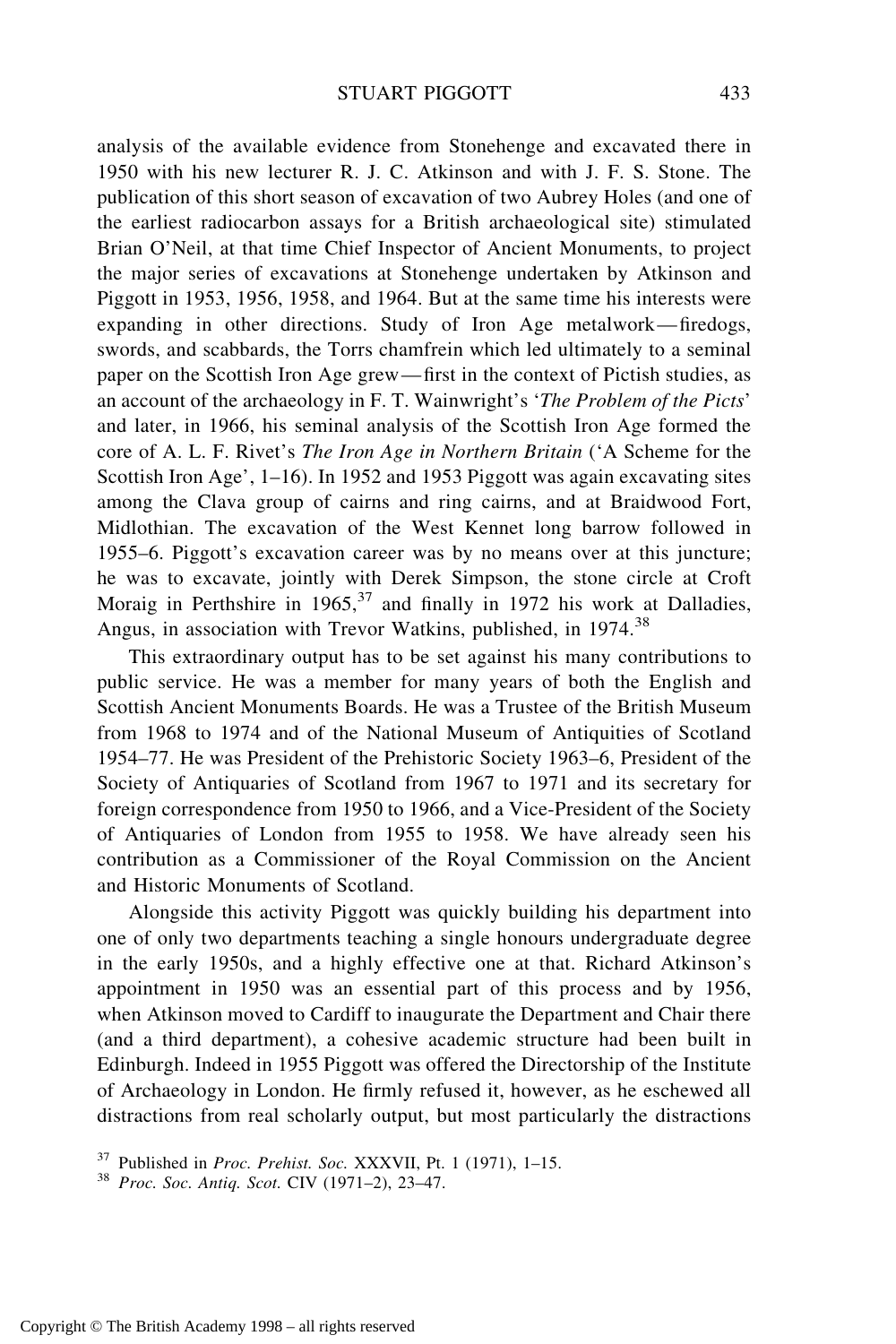associated with administration, and what is nowadays called management. Indeed he used, gleefully, to claim that he never opened brown envelopes, only blue or white ones.

Following Cairnholy, the Office of Works engaged him, with Atkinson, also a skilled excavator, on a series of excavations in the south of England, at Wayland's Smithy (a stone-built chambered tomb set beside the Berkshire Ridgeway in his heart-land) and, as we have seen, at West Kennet long barrow which was published as a monograph by the Ministry of Works (*The West Kennet Long Barrow—Excavations 1955–56* (HMSO, 1962). In 1956 with Atkinson as principal he undertook the most recent major campaign of excavation at Stonehenge (published in 1996 after Atkinson's death). After Stonehenge (and there is no doubt that the non-publication of this site, as well as that at Wayland's Smithy in Berkshire by his partner, cast a shadow for Piggott) he withdrew from excavation to a considerable extent.

Publications flowed. By 1950 he had published his first major work (finished in 1948) (*William Stukeley—An Eighteenth Century Antiquary*, Oxford, 1950), a work of profound scholarship, and, characteristically, sympathy with his great predecessor. By 1951 he had finished his grand survey of the British Neolithic. 'Vultures' as he always called it (a reference to an alleged misprint on the title page in galley), *Neolithic Cultures of the British Isles* (Cambridge, 1954) is still the only inclusive survey of the period and the only start-point for any student of the period. Regrettably Cambridge University Press dealt with the book in a leisurely fashion, so that its appearance in 1954 coincided with the first impact (tentative as it was) of the radiocarbon revolution. Proving, as it did, that all his dates were wrong, it made little impact upon his thesis—simply showing that everything he had suggested had taken longer to happen, with the sequence broadly still secure.

By 1954 Stuart's and Peggy's marriage was at an end. There is no point in minimising the impact that this had upon Stuart. In material terms it led to the disruption and loss of the Rockbourne house and his move from Gloucester Place to a smaller flat in Great King Street, also in the New Town. Stuart was fortunate enough to possess, and to find, friends in Edinburgh who matched his own interests and with whom he could find solace. Stewart and Alison Sanderson, living at that time in the New Town, became very firm friends and by the mid 1950s he had begun to share a delight with them in his old interest in cooking—for Stuart was always a most attentive and capable host. In the early 1960s he began to participate in the column that Stewart Sanderson offered to *The Scotsman* entitled *Off the Beeton Track*. The example of such punning set Stuart, in one of his pieces, to write, '''If you are a good scholar'', I said to my hostess as we were having a cosy chat in the kitchen before dinner, ''you go back to the original sauces.''' A subtle mixture of wit and knowledge then led through to a discussion of the deeper origin of sauces (and the sources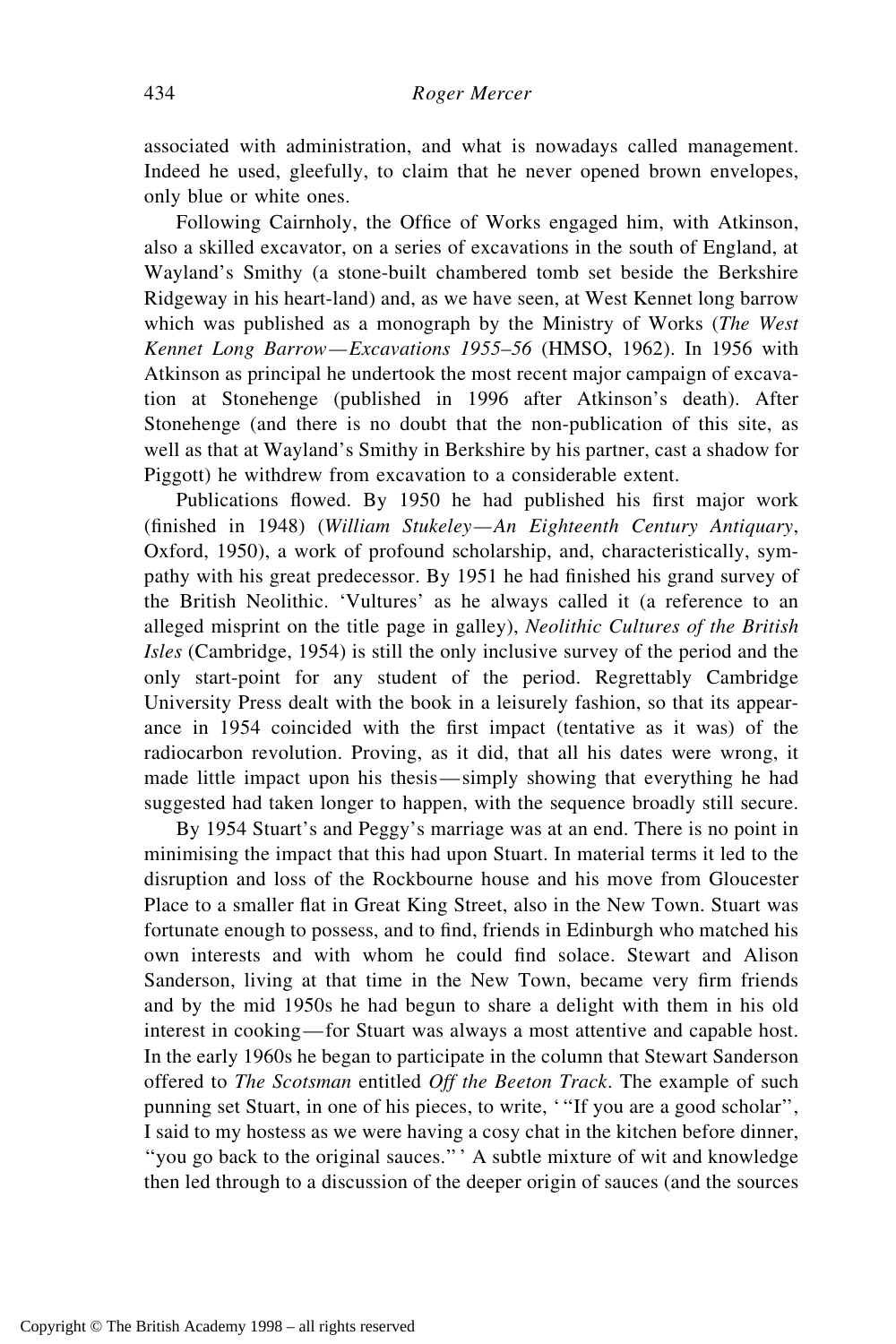of sauces), finally providing a sauce recipe comprising 'nothing more than *foie gras*, olive oil, red wine and a grating of nutmeg'. To eat *chez* Piggott was always to enjoy much laughter, good company, archaeological and nonarchaeological, and wonderful food and drink. Even a trip to the loo was memorable, confronted as one was with a collage of newspaper cuttings, (Piggott Wins Against All Odds, Piggott Trounced Again—different Piggott of course but he always followed his namesake's career with interest), jostling with his certificates of membership of the Order of Mark Twain (twice) and other memorabilia.

With Atkinson's departure Piggott was joined in 1957 by Charles Thomas and then slowly, with the Robbins revolution, numbers, hard fought for, began to increase until by 1977 Stuart was supported by three staff, Dr Trevor Watkins, David Ridgway, and myself. Working together with David Talbot Rice (Watson Gordon Professor of Fine Art) a post in Classical Archaeology had also been created which, upon Anthony Snodgrass's elevation to the Chair in Cambridge, passed to James Coulton. All of his colleagues felt the impact of Stuart's academic leadership and example and all felt his constant encouragement to develop new ideas, seek to prove them by recourse to the evidence available, retrieve the evidence by field research if the evidence was not available, and to publish, always to publish, the result.

But once again we leap too far ahead, for from 1955 we enter probably the most internationally active and intellectually productive years of Piggott's life—a period heralded by his election as a Fellow of the British Academy in 1953 and the award of a D.Litt.Hum. by the University of Columbia in 1954. In 1958 he produced *Scotland Before History*, set off with haunting illustrations by Keith Henderson. The book was the first survey of Scottish prehistory since Childe's foundatory work of  $1935^{39}$  incorporating all the new information, much of it of his own collection since that date. This volume was closely followed by one of the best popular introductions to archaeology, published in 1959, *Approach to Archaeology*. The book shows again immensely catholic knowledge as it draws excerpts from all over the Old World. The book grew from a lecture course given to future teachers of history in the Moray House Teacher Training College in Edinburgh (what a splendid idea!) and, of course, was a 'topping out' of Stuart's regular appearances on the panel of 'Animal Vegetable Mineral?'—the very seriously successful TV show that went out between 1953 and 1959 to the strains of the Prelude from Bach's Violin Sonata No. 6 in E major. Both Glyn Daniel, the chairman of the show, and Mortimer Wheeler became national figures, but Piggott, a regular contributor, very much the 'straight man' to Wheeler's and Daniel's splendid fireworks, did not court that. *AVM?* was, by far, the most successful

<sup>39</sup> V. G. Childe, *The Prehistory of Scotland* (1935).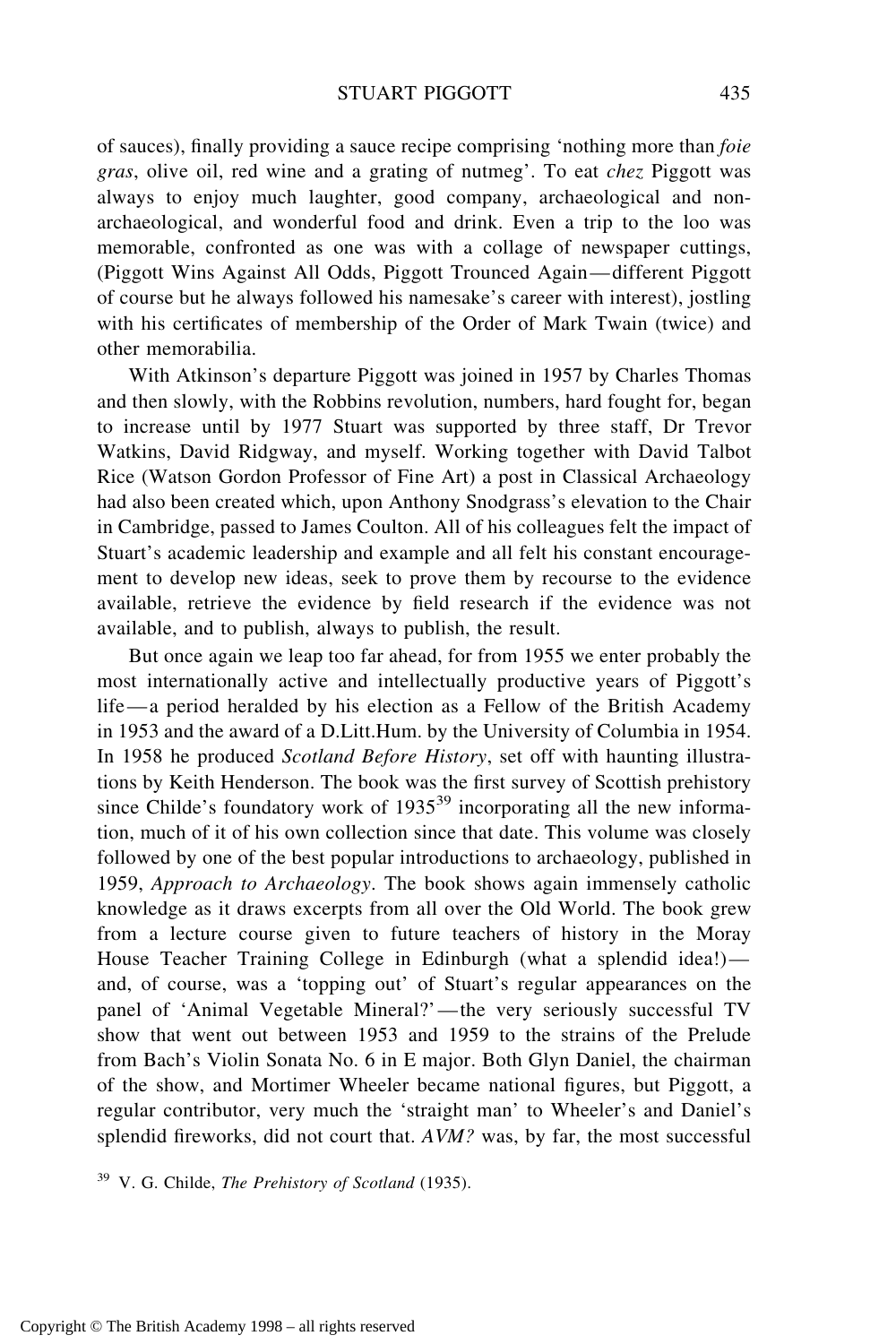archaeological exposition ever to have been seen on British television, one senses that it contributed not a little to Piggott's growing confidence during this period.

In 1957 O. G. S. Crawford died suddenly and Glyn Daniel took over the editorship of *Antiquity*. He wrote in his autobiography<sup>40</sup> that he wanted Stuart to share the editorship with him but Stuart would not do so. Nevertheless, 'I have spoken to Stuart Piggott on matters relating to *Antiquity* almost every week from 1957 until the present day.' Here was indeed the binding cord of that friendship that began in the War years. Ruth and Glyn Daniel, with their love of good food and travel, were constant companions for Stuart in summers spent in various parts of Europe. Stuart travelled widely in France and Iberia, Scandinavia and Germany, and jointly directed with John Ward Perkins the survey of the monuments of prehistoric Malta sponsored by the Inter-University Council for Higher Education Overseas. A joint Edinburgh– Cambridge (Piggott–Daniel) student field visit to the Lipari islands forms a memorable highlight in a number of careers. All this, of course, was the fabric of Piggott's rapidly burgeoning knowledge of European archaeology, carefully crafted into his lecture courses in Edinburgh. In 1962 he gave six lectures to the Society of Antiquaries of Scotland comprising the Rhind Lecture series for that year that were to form the foundation of his magnum opus (in my view) *Ancient Europe* published in 1965.

In 1963, however, Piggott produced two extraordinarily important pieces of work that must be singled out for their significance in his, and British Archaeology's, development. The first was his Presidential Address to the Prehistoric Society, that he had helped to found in 1935, in which he sets out a passionate plea for the maintenance and enhancement of standards. 'I . . . do not want to see an anticlimax, and a tolerance of shoddy work, merely because the problems are now more complex and the subject so much more difficult. The very difficulties should serve as a challenge and they are not diminished by trying to persuade ourselves that they do not exist.' It is to be hoped that British Archaeology has risen to this challenge. Stuart, however, never an optimist, perceived very strongly the danger of declining standards and, towards the end of his life, felt their actual presence. His words have for all of us in the discipline of field archaeology an extraordinary relevance today.

Also in 1963 as a tribute to his friend of long standing, Cyril Fox, he produced his beautifully written, elegantly constructed model for the Beaker Culture of Britain—an astonishing feat of insight which reveals par excellence Piggott's ability to sweep a broad horizon with photographic recollection and then to synthesise the mass of accumulated data clearly, concisely, and convincingly. At a stroke Piggott brought Beaker studies from Abercromby's

<sup>40</sup> G. E. Daniel, *Some Small Harvest* (1986), p. 229.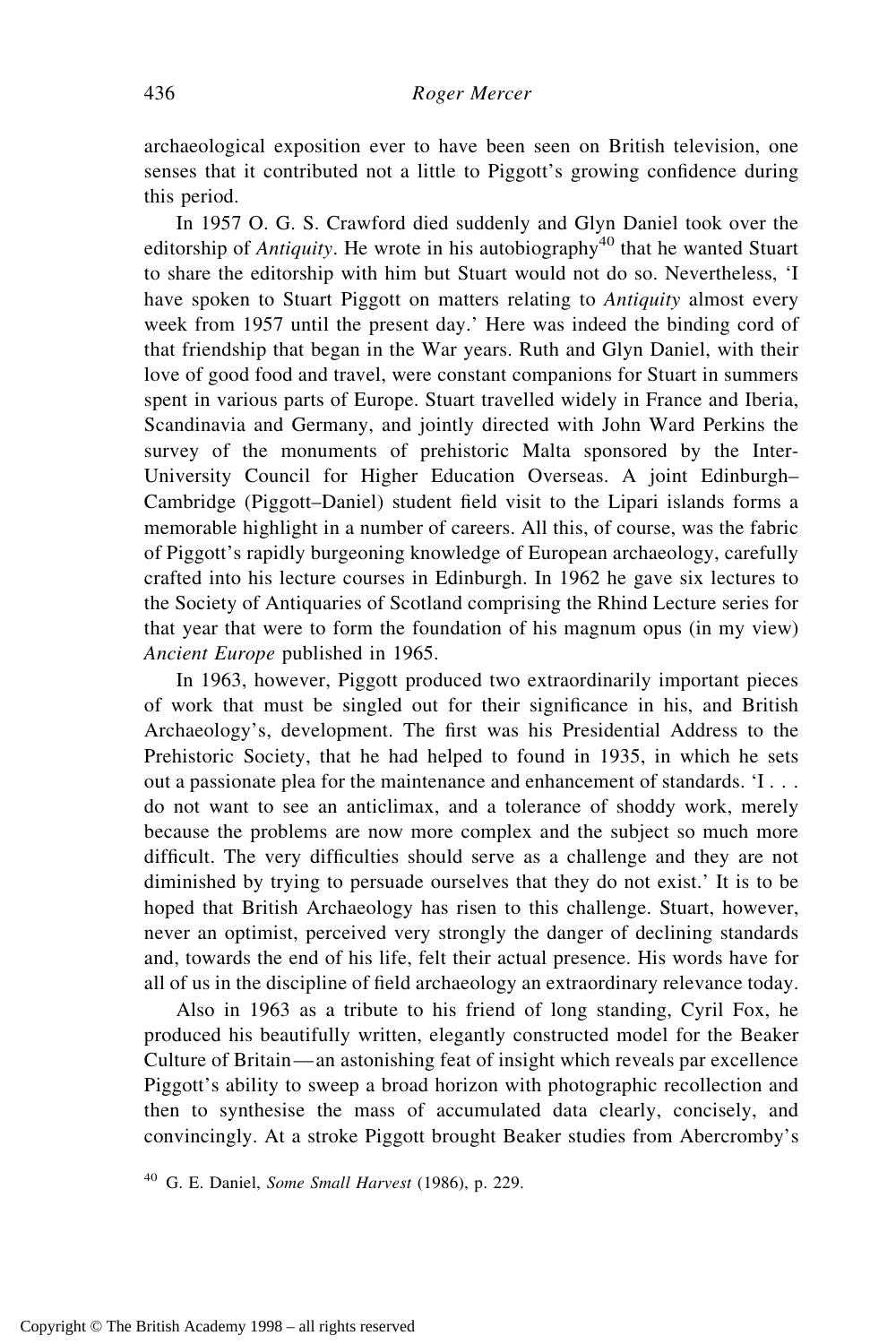## STUART PIGGOTT 437

study of 1912 very much into the modern world. Simultaneously, of course, he paid tribute to that eminent founder of the Edinburgh Chair. Since 1963 successive attempts to reanalyse the Beaker pottery of Britain have never been as wholly convincing, and none have the sweep of 'Abercromby and After'. $41$ 

*Ancient Europe—from the beginnings of Agriculture to Classical Antiquity* (Edinburgh, 1965), dedicated 'To my pupils, past and present', is an equally remarkable synthesis but, of course, on an altogether wider canvas. The apparatus of the book alone, its index, bibliography and annotations are substantial achievements. The aim of the body of the book is to 'place barbarian Europe in . . . its rightful place, as the necessary precursor and subsequent contemporary of the ancient civilised world'.<sup>42</sup> The book is firmly aligned on an historico-cultural approach, with links to the historic and recent era firmly indicated. All variation is between innovating and non-innovating societies defined by standard Childean cultural models. Piggott ends the book<sup>43</sup> in a manner that makes his approach abundantly clear 'But there is one most moving work of art from the ancient world into which one could read an epitome of the final situation, the great silver birthday-present dish of Theodosius I of 388 AD. The emperor sits flanked by the youths of his barbarian guard . . . bewildered boys look out, away from the Byzantine World, beyond the Barbarian Europe that was theirs, and into that of the Middle Ages, and of our own time.'

Travel in Europe, particularly now in eastern Europe, continued and Piggott was honoured everywhere as a distinguished guest. His excursions with, and in support of, Ruth Tringham were a notable feature of the early sixties and led to her own synthesis of the Neolithic of Eastern Europe published in 1971.<sup>44</sup> With other close friends Terence Powell, Nancy Sandars, and John Cowen he also travelled widely—notably to the Caucasus in 1966 and, in 1968, to Poland, Moscow, Leningrad (as then was), and Kiev. He was an active member of the British Academy's Overseas Policy Committee from 1969 to 1981 and in 1971 he went to Moscow as its emissary to negotiate formal exchanges of archaeologists between the two countries.

The stream of published work did not falter. In 1965 he produced the Neolithic and Bronze Age chapter for Volume 1.1 of the *Victoria County History of Wiltshire*, his final statement on the earlier prehistory of Wessex and reassessing his own seminal contribution of 1938. In 1968 he produced an

<sup>41</sup> I. LL. Foster and L. Alexander, eds., *Culture and Environment. Essays in Honour of Sir Cyril Fox* (1963), 53–92.<br><sup>42</sup> *Ancient Europe*, p. 21.<br><sup>43</sup> Ibid., p. 264.<br><sup>44</sup> R. J. Tringham, *Hunters, Fishers and Farmers of Eastern Europe, 6000–3000BC* (London,

<sup>1971).</sup>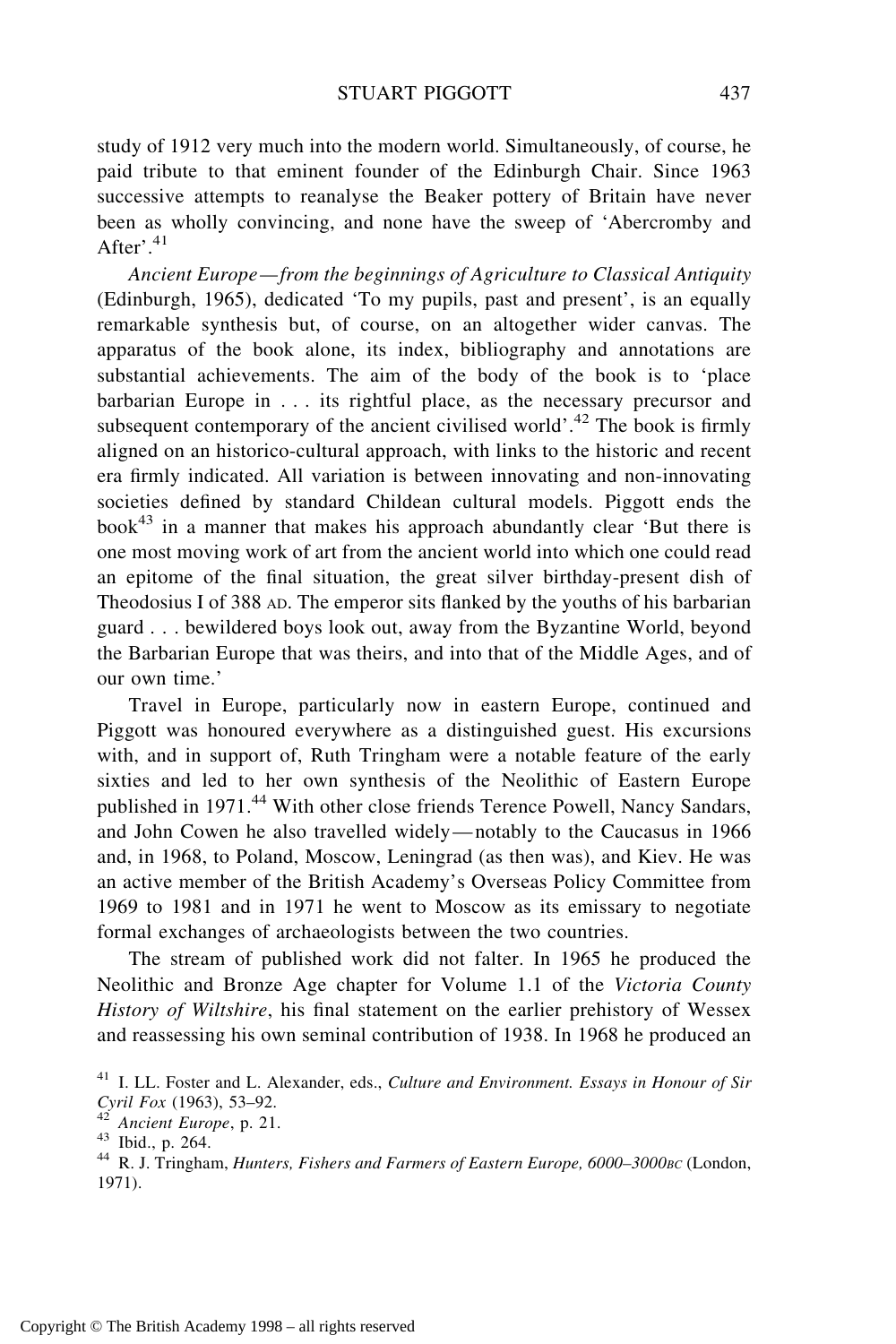entertaining yet vastly learned volume, the sixty-third in the *Ancient Peoples and Places* series edited by Glyn Daniel for Thames & Hudson, entitled *The Druids*. In the volume he considers the evidence for Druids as they existed in their European Celtic *milieu*, their description within contemporary written sources, and thence to their re-invention in the sixteenth century and the flourishing of the spurious (or, at least, quite separate) tradition to this day.

In 1968 Stuart received a spontaneous tribute from those 'pupils' to whom he had dedicated *Ancient Europe*. The *Festschrift* was edited by John Coles and Derek Simpson. *Studies in Ancient Europe—Essays presented to Stuart Piggott* (Leicester, 1968) was 'a mark of respect and affection by [seventeen] former pupils and colleagues who have benefited from Stuart Piggott's scholarship and friendship in the past . . . '

From 1967–70 Piggott served as President of the Council of British Archaeology. On demitting office he gave a valedictory address,  $45$  an address which follows on from the concerns about standards set before the Prehistoric Society in 1963 (above) to a point where these concerns are much graver and reveal the degree of Piggott's concern for the welfare of archaeology as he approached the age of sixty. Piggott, with the heights of *AVM?* behind him, inveighs in his address against the trivialisation of archaeology, against falling standards and against fundamentally unsuitable governmental structures that he saw as exercising an unfortunate influence upon its proper development and practice. This visionary address of 1970 makes arresting reading twenty-five years later when many of the issues to which he animadverts are still now at the centre of our attention.

In 1972 Piggott was appointed CBE. (He appears in his investiture photograph<sup>46</sup> to be less than quite comfortable in top-hat and tails.) On the occasion of his sixty-fifth birthday a more formal celebration edited by Vincent Megaw was made: (*To illustrate the monuments—Essays on archaeology presented to Stuart Piggott* (London, 1976)). With thirty-four contributions by scholars from all over the world, many of them close friends, it was prefaced by a tribute from his old friend John Betjeman, now Poet Laureate, who characteristically harked back to former days

> . . . 'When church was still the usual place for marriages And carriage-lamps were only used for carriages.

How pleased your parents were in their retirement The garden and yourself their chief requirement. Your father, now his teaching days were over, Back in his native Berkshire lived in clover. Your cheerful mother loyally concealed

<sup>45</sup> *Annual Report*, Council for British Archaeology, XX (1970). <sup>46</sup> G. E. Daniel, *Some Small Harvest* (London, 1986), facing p. 320.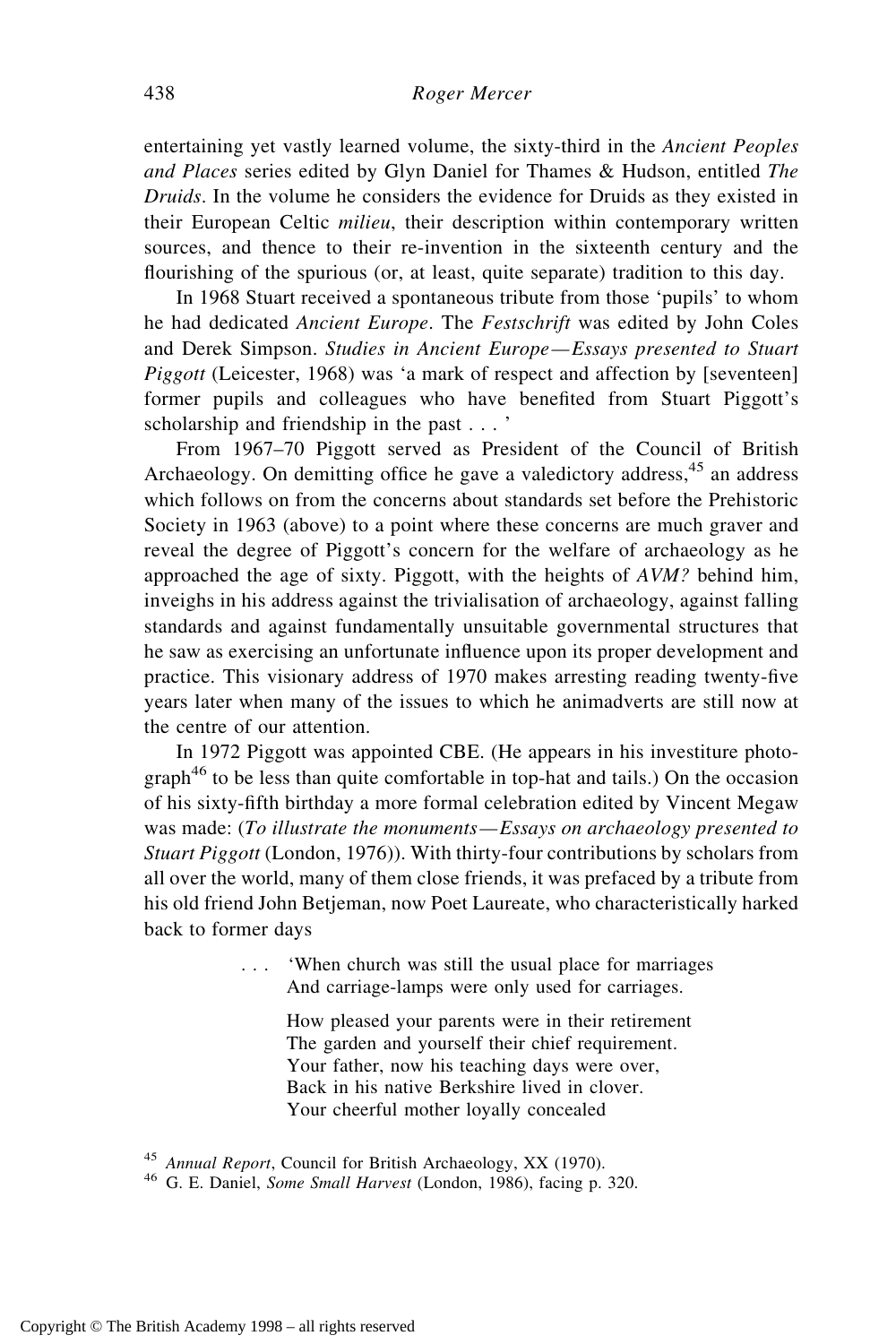Her inward harkening for Petersfield. For Hampshire Downs were the first Downs you saw And Heywood Sumner taught you there to draw . . . .

. . . St. Mary, Uffington . . . .

. . . To us the Church, I'm glad that I survive To greet you, Stuart, now you're sixty-five.

Stuart retired in June 1977 to the cottage at West Challow, that he had inherited almost ten years before from his two maiden aunts whom he had supported in their latter years, and where he spent the rest of his life; the Department of Speculative and Preventive Archaeology, University of West Challow, as he would entitle it on mischievous postcards. For there is no doubt that Piggott found unattractive and often plainly unreadable much of the archaeological theory that increasingly dominated the subject in the latter years of his academic tenure, and there was little prospect that he would come to terms with it in retirement. He thought much of it pretentious in tone and feeble in capacity and there he would stand. While standing there, however, he would continue to produce publications of extraordinary quality. In the year after his retirement Stuart had given the Walter Neurath Memorial Lecture on the subject *Antiquity Depicted—Aspects of Archaeological Illustration*—a discourse upon the history and nature of the depiction of archaeological material and sites, produced by Thames & Hudson as a very attractive little book.

One of his first tasks on taking over the cottage at West Challow was to construct an extension that rivalled the cottage itself in size, in order to accommodate his enormous library. Many of the books and most of the host of offprints arranged in labelled cardboard boxes had been gifted to him from almost every imaginable source creating a unique research resource now, at least partly, permanently available to scholarship in the Ashmolean Museum and the Institute of Archaeology in Oxford.

By 1983 he had produced a volume of major importance following his lifelong interest in wheeled vehicles which he saw as a key issue in the emergence of a European identity, as well, of course, as a fundamental cultural stimulant throughout the whole of the Old World. *The Earliest Wheeled Transport*, was published by Thames & Hudson, and was recognised by the award of the Gold Medal of the Society of Antiquaries of London and by the award of an Honorary D.Litt. by the University of Edinburgh in 1984. He was to extend this survey by a second volume *Wagon, Chariot and Carriage* published in 1992. Before this Piggott filled the void that still existed between his own work on William Stukeley (which he had revised and extensively enlarged in 1985) and the volume published by Sir Thomas Kendrick in  $1950<sup>47</sup>$  covering the

<sup>47</sup> T. D. Kendrick, *British Antiquity* (London, 1950).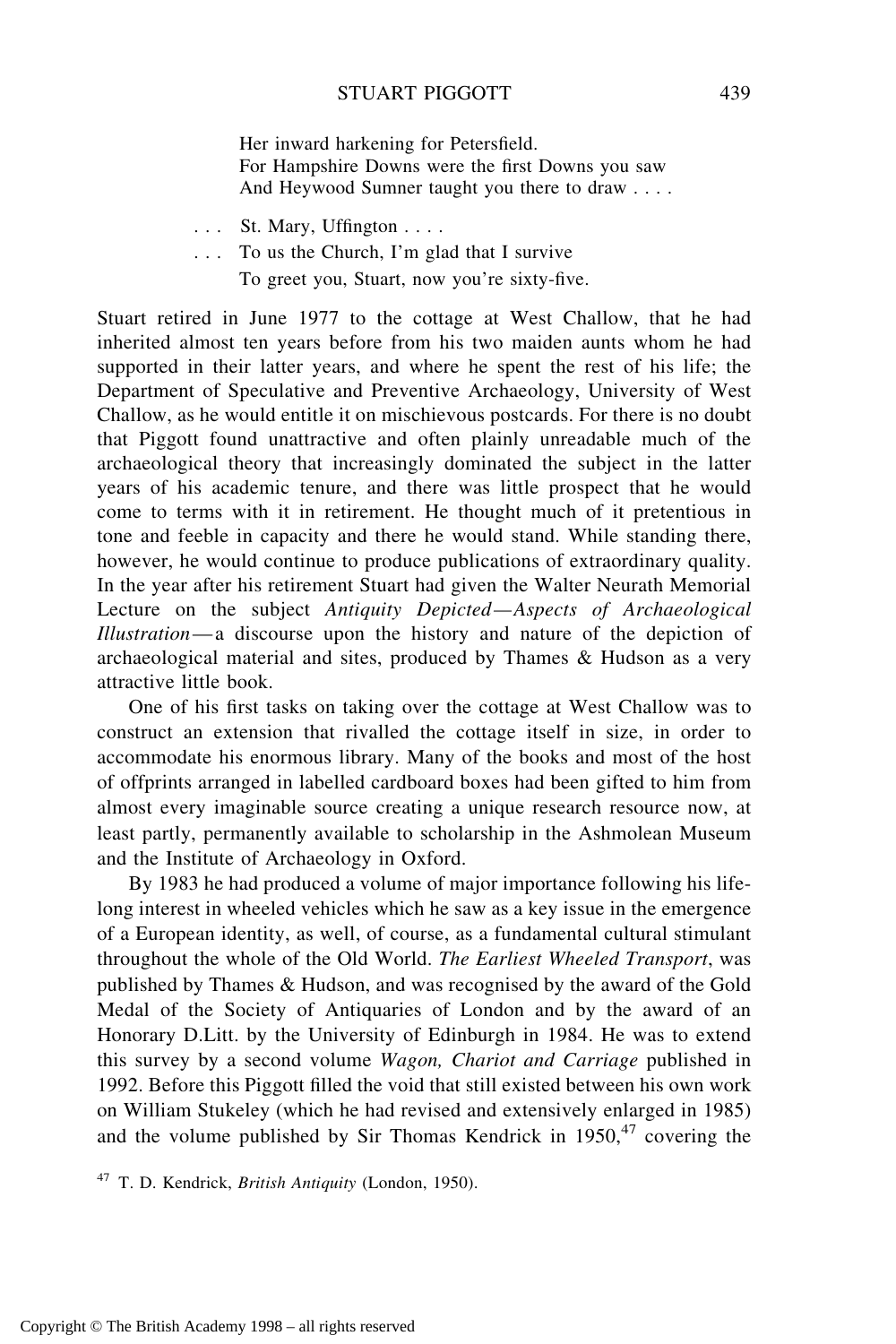emergence of the British antiquarian tradition up to the end of the sixteenth century. *Ancient Britain and the Antiquarian Imagination* published in 1989 contains all the characteristics that one expects of his writing—elegance, precision, conciseness, and incisiveness.

In 1987 Stuart was elected President of the Wiltshire Archaeological and Natural History Society a tenure that he shared with Peggy (now Guido) who was a vice president from 1984. They both died in office sharing this most appropriate homecoming. From 1991 Piggott's health began seriously to fail and as his sight became affected so his ability to read was curtailed. Unfailing consideration and his hospitable instinct never left him but the brilliant glow of his zest for life was dimmed. In 1993 he was awarded the Grahame Clark Medal of the British Academy and he went on producing items for publication until 1995. Stuart died on 23 September 1996. To the very end his was always an amazingly acute understanding which was a valuable and a valued sounding board for younger scholars, and he retained a phenomenal breadth of knowledge within what appeared to be an unimpaired memory, as well as a sometimes gentle, sometimes not so gentle, wit and a delight in gossip. He also, to the end, remained, in his modesty, reticence, and willingness to please and to help others, a very natural gentleman.

Any final assessment of Stuart Piggott's career will have to wait some years or even decades for a proper evaluation. It has been said, within Scotland, that he never fully played his part in the development of Scottish archaeology; the record as only partly set out in this memoir shows that view to be entirely mistaken. From 1947 until his retirement from the Abercromby (to Stuart always 'the Applecrumble') Chair in 1977 he served both research and public archaeology in Scotland with dedication and enthusiasm. He undertook the effective creation of a thriving archaeology department in the University of Edinburgh ultimately of international renown, together with an Honours degree that was in design and content second to none, producing a stream of graduates and postgraduates who have in turn served the enhancement of the subject in Scotland and all over the world. His own revolutionary work upon the Neolithic and Iron Age of Scotland is perfectly matched by that of one of his postgraduate students, John Coles, who gave a modern foundation to Scottish Bronze Age Studies<sup>48</sup> in which Piggott took great pride. He was, of course, a long-term member of both major public bodies in Scotland's archaeology and was President of the Society of Antiquaries of Scotland (in a reforming presidency). He conducted at least seven major excavations in Scotland and exercised a guiding influence over many others. He wrote and edited two major works of synthesis on Scottish archaeology as well as pursuing his international career.

<sup>48</sup> *Proc. Soc. Antiq. Scot.* XCIII (1959–60), 16–134; XCVII (1963–4), 82–156 and CI (1968–9), 1–110.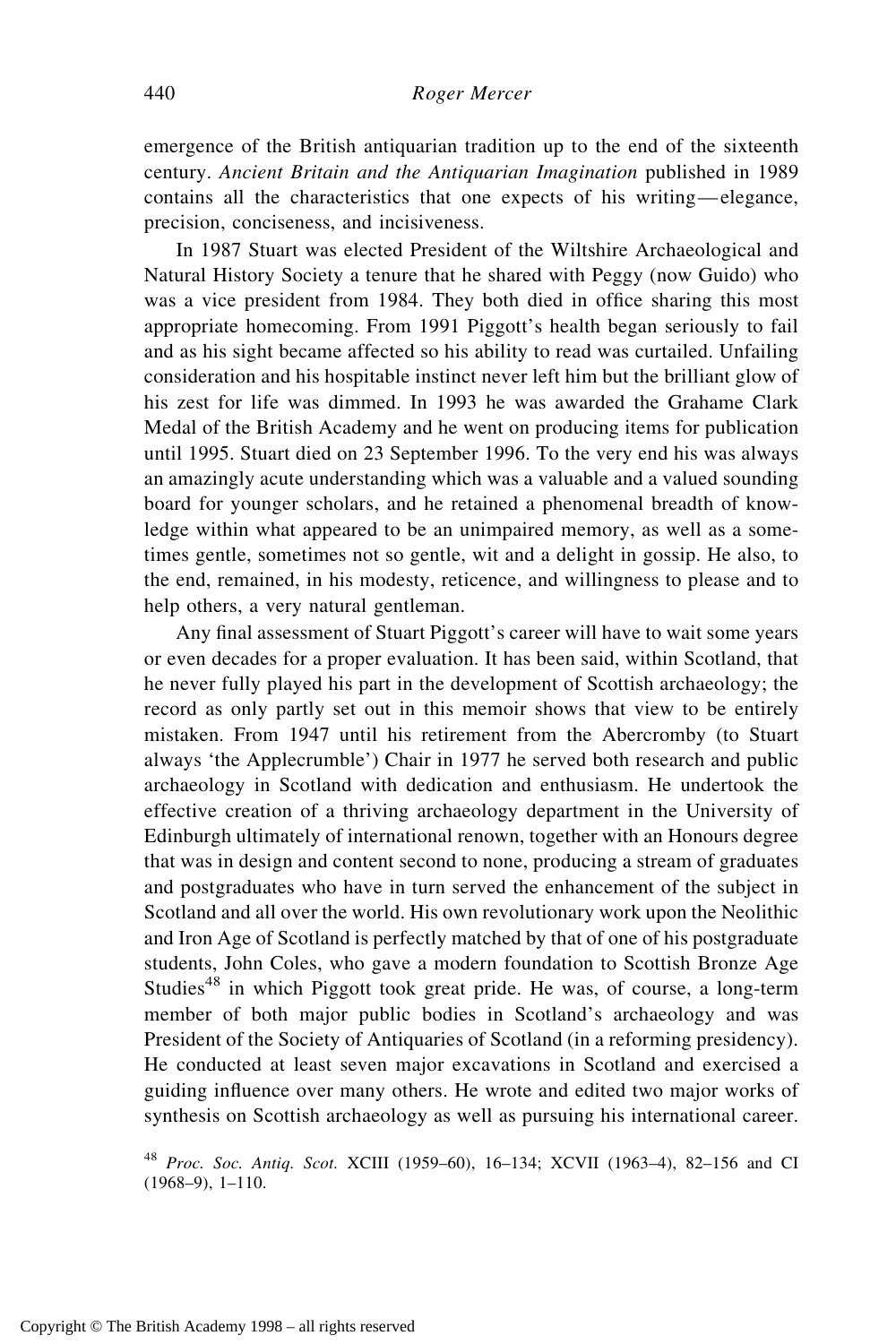## STUART PIGGOTT 441

He was, however, customarily frank in declaring that his *Urheimat* and his heart lay elsewhere and Scots, understandably, find this difficult to understand. But it was so, and he made no bones about it; it is quite irrelevant to the issue, and there is no doubt that Piggott served his adopted home well. The suggestion that he did not found 'a School of Scottish Archaeology' would have been met with a clap of that deep bass laughter that those who knew him delighted in. Stuart's love for his own 'fair country' was of an intensity that scorned national loyalties of any sort—and he entertained a deep suspicion of any who proclaimed them. Piggott regarded himself as truly a European; if there was to be any division between himself and the universality of mankind. He would have been appalled by the very notion of a School of Scottish (or English, or British) archaeology.

But did Stuart Piggott not produce a 'school', a human legacy, of any kind? Indeed he did. He, together with Hawkes perhaps, brought the school of pragmatic historico-cultural archaeology to its highest current level of attainment. Like taxes, and death itself, this school has always been with us since the foundation of archaeology as a discipline and I suggest that it will always be with us. It was upon this platform that Piggott, with his profound historical and humanistic insights, found himself comfortable. If asked why he did not exercise his considerable influence to further the interests of that 'school' and its adherents he, I think, would have replied that he saw it as neither necessary, on the one part, nor, indeed, entirely proper, on the other, so to do. But Piggott's other major contribution lay on the altogether broader canvas of the history and development of human ideas where as a scholar of astounding breadth of experience and erudition he offered archaeology its proper place in the broader development of thought from the fifteenth to the nineteenth century; and it is difficult to see, among his contemporaries, who could have accomplished this to such all-inclusive and such readable effect.

In the last analysis, however, Stuart Piggott's influence upon his students and colleagues was a very personal one. To know him was to understand his straightforward appreciation of the vulnerability of the evidence with which he dealt. He argued archaeology as a study of humanity with his own peculiarly enlightened view of that objective. If students followed that inspirational lead they could be guaranteed the 'fun' of which Stuart so often spoke. It was Stuart's ability to impart that sense of 'fun' that made him such a very effective communicator to the public, both through the written word and, with his distinctive beaky nose and splendid waistcoats, directly through television—when gently led to the ring by Glyn Daniel. It is that personal impact that led me, days after his death, to write that 'to many Stuart Piggott's death will be a personal bereavement' and I have been astonished how many people have responded positively to that spontaneous remark. He, himself,